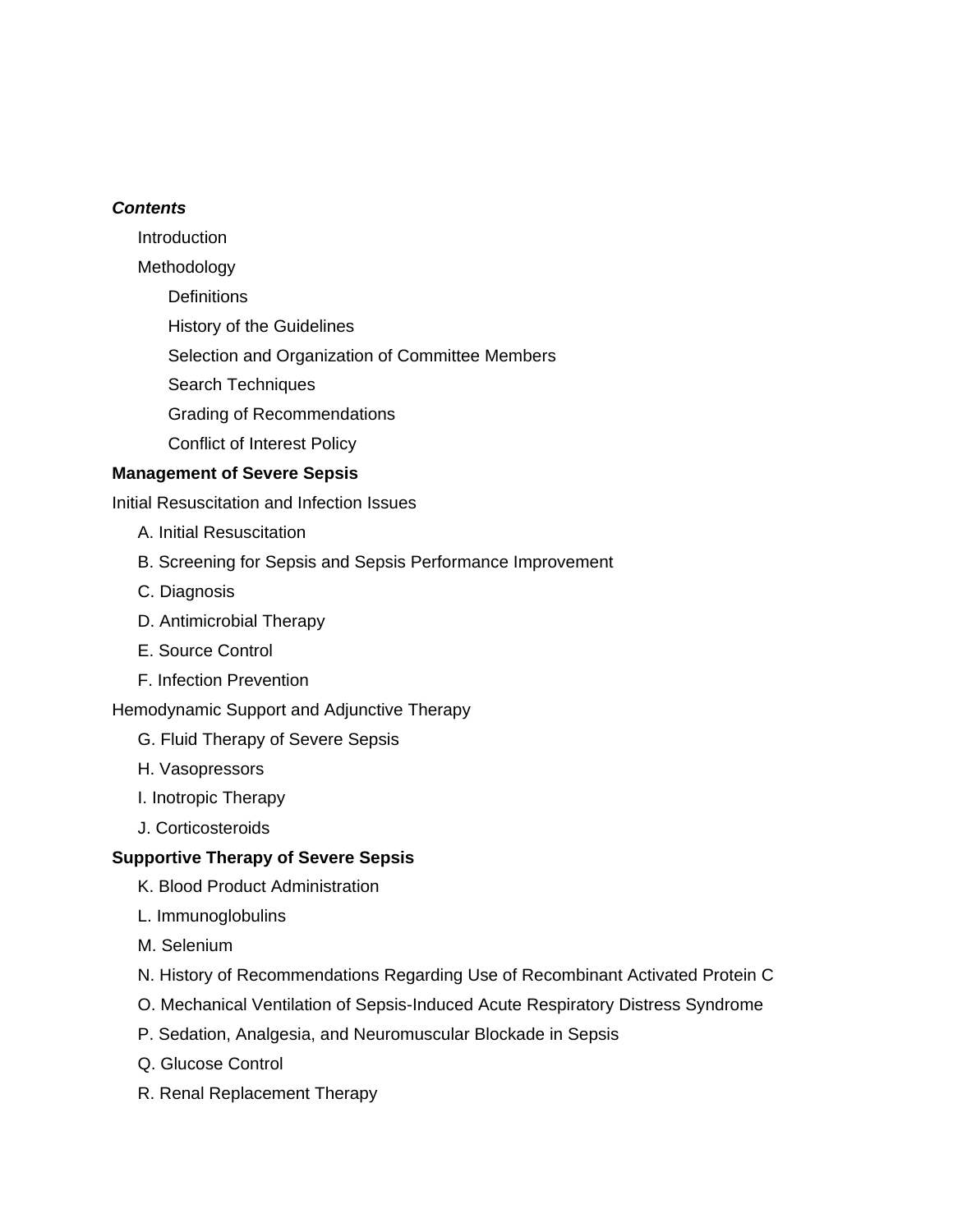- S. Bicarbonate Therapy
- T. Deep Vein Thrombosis Prophylaxis
- U. Stress Ulcer Prophylaxis
- V. Nutrition
- W. Setting Goals of Care

### **Pediatric Considerations in Severe Sepsis**

- A. Initial Resuscitation
- B. Antibiotics and Source Control
- C. Fluid Resuscitation
- D. Inotropes/Vasopressors/Vasodilators
- E. Extracorporeal Membrane Oxygenation
- F. Corticosteroids
- G. Protein C and Activated Protein Concentrate
- H. Blood Products and Plasma Therapies
- I. Mechanical Ventilation
- J. Sedation/Analgesia/DrugToxicities
- K. Glycemic Control
- L. Diuretics and Renal Replacement Therapy
- M. DVT Prophylaxis
- N. Stress Ulcer Prophylaxis
- O. Nutrition

#### **Summary and Future Directions**

#### **Acknowledgment**

#### **References**

#### **Appendices**

- A. 2012 Surviving Sepsis Campaign Guidelines Committee
- B. Conflict of Interest Process
- C. ARDSNet Ventilator Management
- D. Summary of Ventilator Procedures in the Higher PEEP Groups of the ALVEOLI Trial

#### **Tables**

- 1. Diagnostic Criteria for Sepsis
- 2. Severe Sepsis

Severe sepsis definition= sepsis-induced tissue hypoperfusion or organ dysfunction

3. Determination of the Quality of Evidence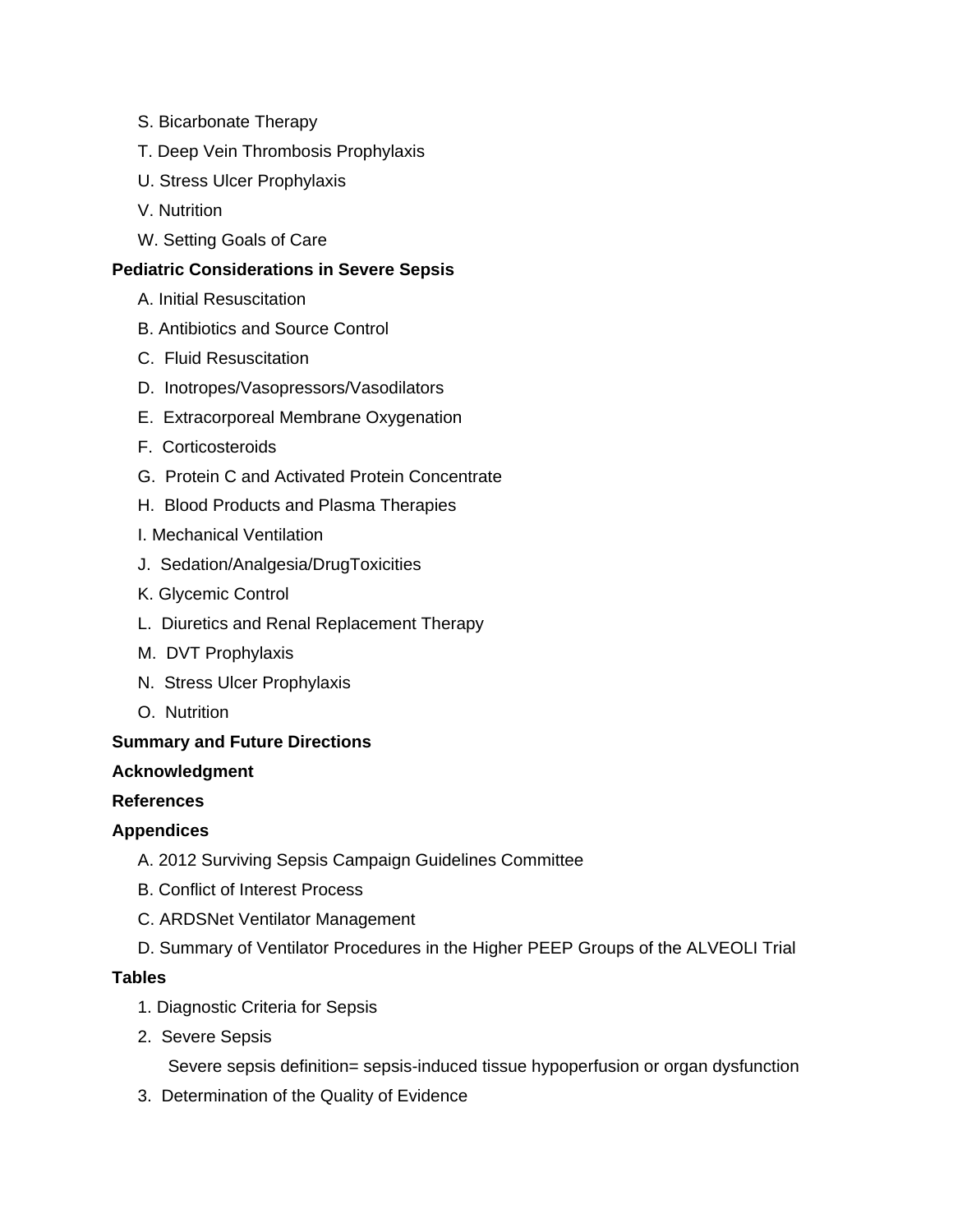- 4. Factors Determining Strong vs. Weak Recommendation
- 5. Recommendations: Initial Resuscitation and Infection Issues
- 6. Recommendations: Hemodynamic Support and Adjunctive Therapy
- 7. Norepinephrine Compared With Dopamine in Severe Sepsis Summary of Evidence
- 8. Recommendations: Other Supportive Therapy of Severe Sepsis
- 9. Recommendations: Special Considerations in Pediatrics

## **Figures**

- 1. Surviving Sepsis Campaign Care Bundles
- 2. Algorithm for time sensitive, goal-directed stepwise management of hemodynamic support in infants and children

## **Supplemental Digital Content (SDC)**

SDC1. SSC Conflict of Interest Policy/Authors' Disclosure Information

SDC 2. Supplemental Bibliography

SDC3. Summary of Evidence Table - Combined topical digestive tract antibiotics (includes chlorhexidine) versus no prophylaxis for mechanical ventilation > 48 hours

SDC4. Summary of Evidence Table –Low-dose long-term glucocorticosteroids for severe sepsis and septic shock

SDC5. Summary of Evidence Table - Neuromuscular blocking agents (NMBA) compared to

placebo in patients with acute respiratory distress syndrome (ARDS)

SDC6. Mortality in Clinical Trials of Intensive Insulin Therapy by High or Moderate Control Groups (Figure)

SDC7. Summary of Evidence Table - Histamine-2 receptor antagonists (H2RA) compared to placebo for prevention of gastrointestinal (GI) bleeding

SDC8. Summary of Evidence Table - Proton pump inhibitors (PPI) compared to histamine-2

receptor antagonists (H2RA) for prevention of gastrointestinal (GI) bleeding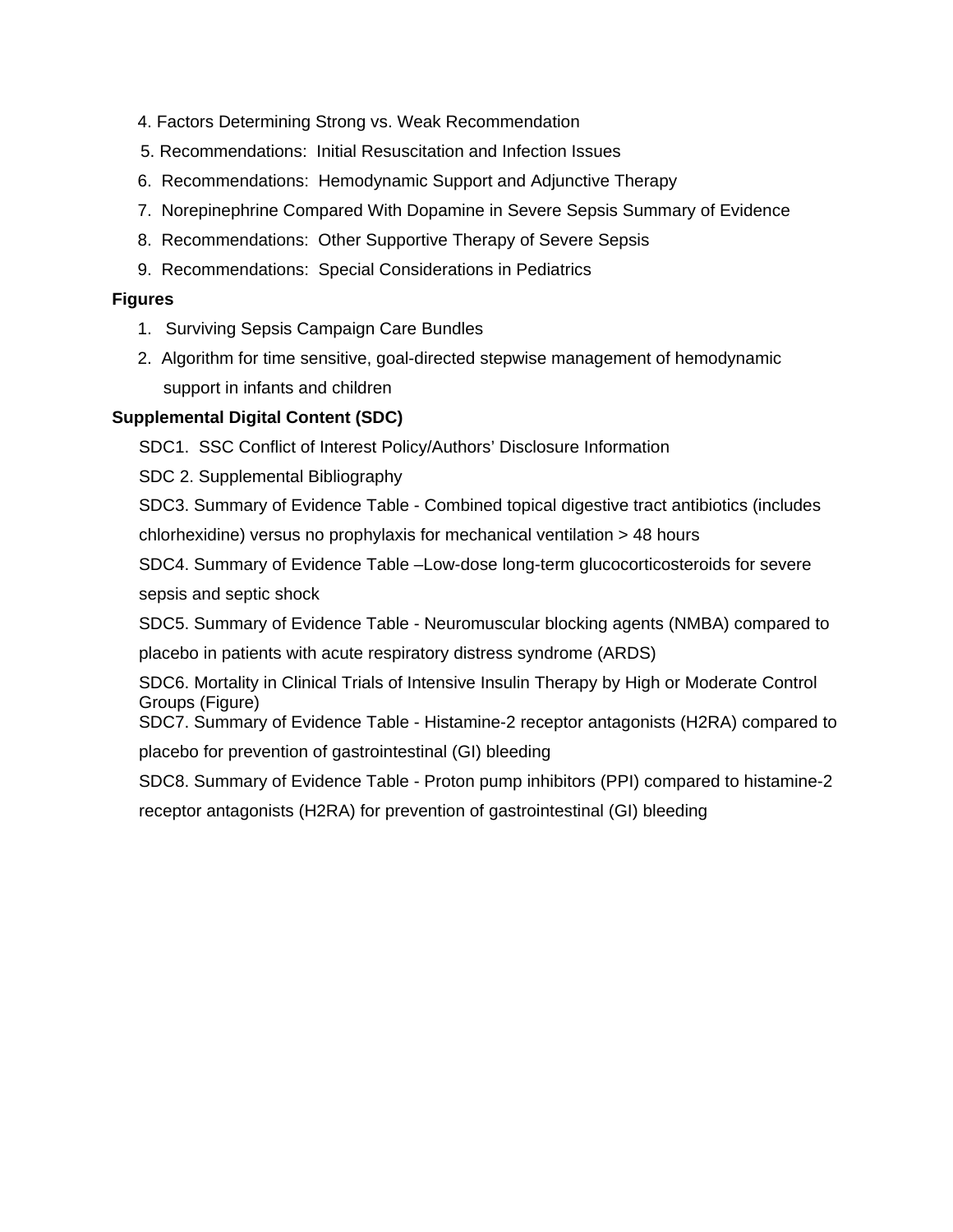#### **SSC Conflict of Interest Policy**

The Surviving Sepsis Campaign (SSC) Guidelines Committee developed and adopted a comprehensive conflict of interest (COI) policy at the commencement of the current update process. This policy was established to ensure that SSC managed real and potential COI (both financial and non-financial) in an open and effective manner in order to secure and preserve transparency and public trust in the integrity of SSC processes and products. The comprehensive policies and standards for the management of COI applied to all subcommittees, work groups, task forces, evidence process panels, and writing panels as well as individual volunteers, liaisons, staff, and others involved in SSC Guidelines Committee work.

The goals of the COI policy were:1) to enhance the objectivity, scientific rigor, and transparency of official SSC statements, guidelines, and documents by providing an explicit methodology for individuals and participating organizations to identify and disclose all personal or institutional "competing interests" that may cause, or be perceived as causing, a COI affecting the individual's participation in the activity, and resolve all conflicts of interest; and 2) to provide for disclosure and resolution of COI in a manner respectful of the SSC participating organizations and other individuals essential to SSC activities, and respectful of confidentiality to the extent appropriate.

Individual participants were required to provide a written disclosure of all potential COI (both financial and non-financial) by completing the International Committee of Medical Journal Editors (ICMJE) Uniform Disclosure Form for Potential Conflicts of Interest. Although committee members were encouraged to specify remuneration of any dollar amounts, this was not mandatory. A separate questionnaire was developed to record non-financial COI, including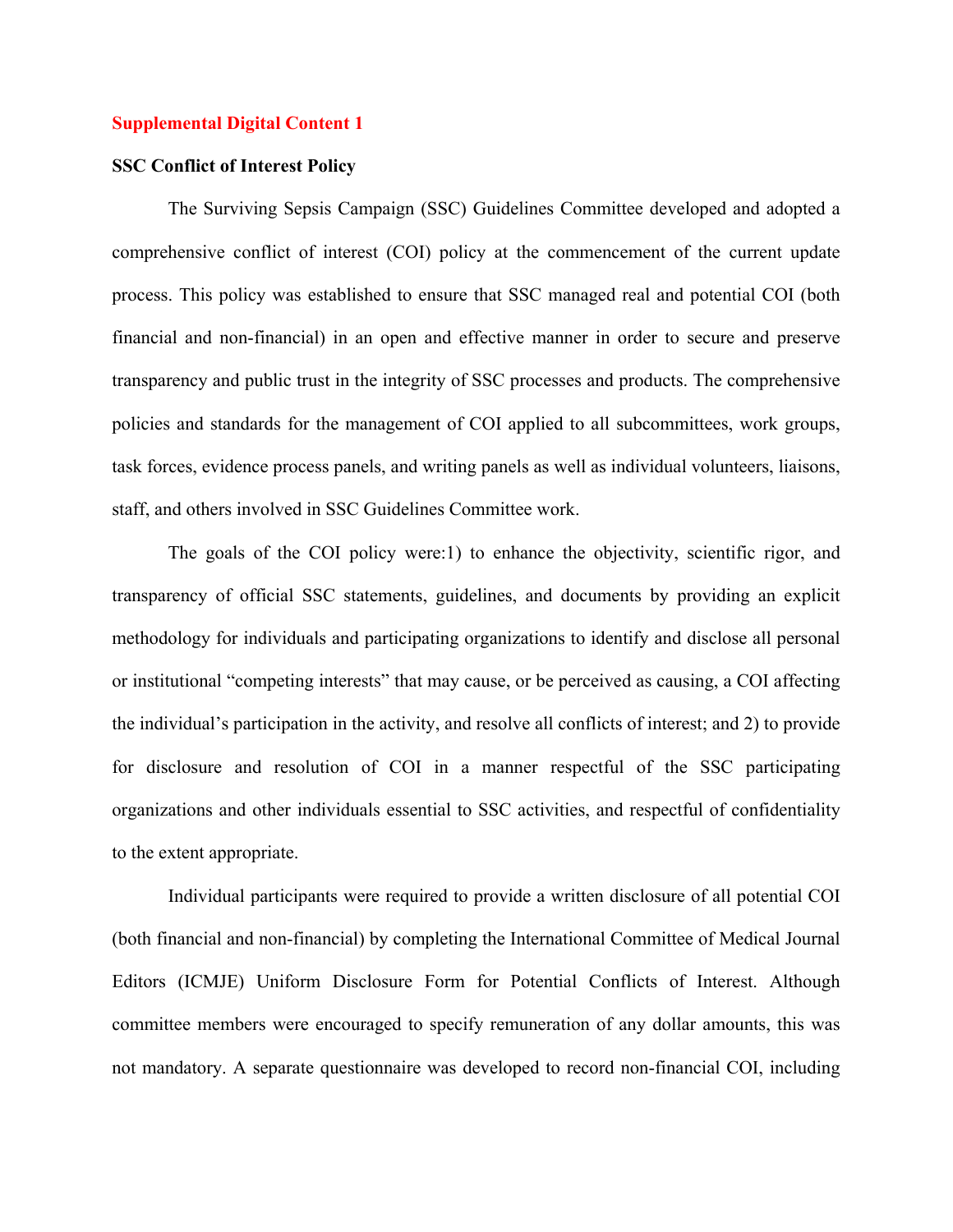an assessment of each participant's approach to the use of guidelines and incorporation of evidence into clinical decision making in sepsis.

 Updates were required whenever material changes occurred in an individual's status. Processes were established for review and adjudication of COI (Appendix B of guideline document). Individuals with COI in a particular area or topic who were selected for a leadership role with oversight or responsibility for that area or topic were subject to heightened adjudication by the Executive Committee. The Executive Committeereviewed initial disclosures before deciding on participants, and excluded participants if there was a conflict that could not be resolved. The chair of each subgroup and more than 50% of the members of each subgroup were required to be free of any relevant relationship with industry and of any significant nonfinancial COI or competing organizational relationship. Any chair of a writing group with any relevant COI was asked to step down as chair.

During in-person meetings and telephone conference calls, each individual all participants were required to make a verbal statement each time they spoke regarding their potential COI. Any individuals with a financial conflict relative to the subject matter about to be discussed were asked to recuse themselves from the deliberation, unless they had special information of a technical nature. Formal abstention from all votes and actions was required for any individual with a potential recorded COI.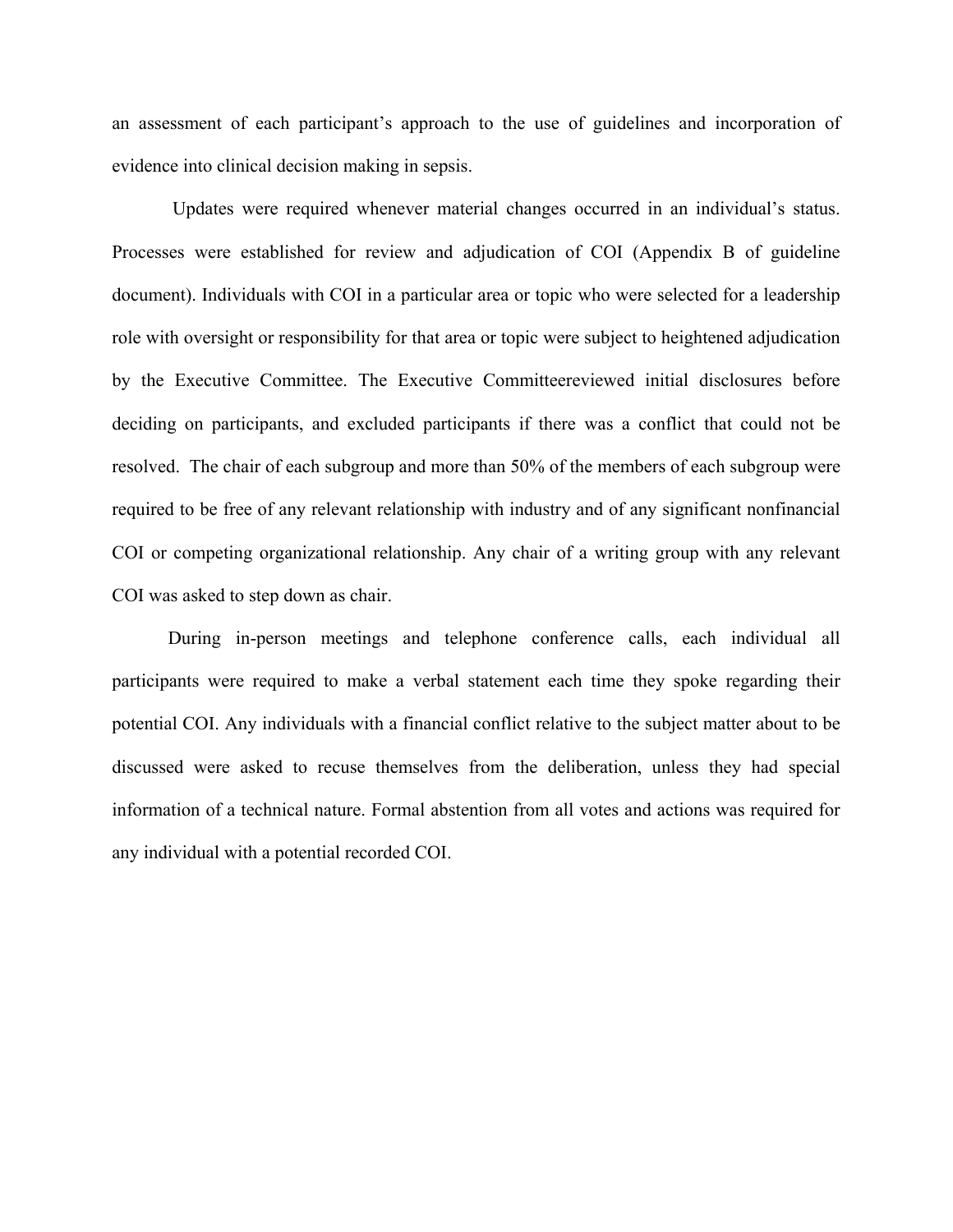### **Authors' Disclosure Information**

Dr. Aitken has not disclosed any potential conflicts of interest. Her non-financial disclosures include publications on protocol-directed sedation and nursing considerations to complement the Surviving Sepsis Campaign guidelines.

Dr. Al Rahma disclosed that he has no potential conflicts of interest.

Dr. Angus consulted for Eli Lilly (member of the Data Safety Monitoring Board, multicenter trial of a PC for septic shock); Eisai, Inc. (anti-TLR4 therapy for severe sepsis); and Idaho Technology (sepsis biomarkers). He received grant support (investigator, long-term follow-up of phase III trial of an anti-TLR4 agent in severe sepsis) and received a consulting income (anti-TRL4 therapy for severe sepsis) from Eisai, Inc. Travel/accommodation expenses were reimbursed by Eisai, Inc. Additionally, he is the primary investigator for an ongoing National Institutes of Health-funded study comparing early resuscitation strategies for sepsis-induced tissue hypoperfusion.

Dr. Annane participated on the Fresenius Kabi International Advisory Board (honorarium  $\epsilon$ 2000). His non-financial disclosures include being the principal investigator of a completed investigator-led multicenter randomized controlled trial assessing the early guided benefit to risk of NIRS tissue oxygen saturation. He was the principal investigator of an investigator-led randomized controlled trial of epinephrine versus norepinephrine (CATS study;*Lancet* 2007). He also is the principal investigator of an ongoing investigator-led multinational randomized controlled trial of crystalloids versus colloids (Crystal Study).

Dr. Beale received compensation for his participation as board member for Eisai, Inc., Applied Physiology, bioMérieux, Covidien, SIRS-Lab, and Novartis. Consulting income was paid to his institution by PriceSpective Ltd, Easton Associates (soluble guanylatecyclase activator in acute respiratory distress syndrome/acute lung injury adjunct therapy to supportive care and ventilation strategies), Eisai (eritoran), and Philips (Respironics). He provided expert testimony for Eli Lilly and Company (paid to his institution). He received honoraria (paid to his institution) from Applied Physiology (Applied Physiology PL SAB, Applied Physiology SAB, Brussels, Satellite Symposium at the ISICEM, Brussels); bioMérieux (GeneXpert Focus Group, France); SIRS-Lab (SIRS-LAB SAB Forum, Brussels and SIRS-LAB SAB, Lisbon); Eli Lilly (CHMP Hearing); Eisai (eritoran through leader touch plan in Brussels); Eli Lilly (Lunchtime Symposium, Vienna); Covidien (adult monitoring advisory board meeting, Frankfurt); Covidien (Global Advisory Board CNIBP Boulder USA); Eli Lilly and Company (development of educational presentations including service on speakers bureaus (intensive care school hosted in department). Travel/accommodations were reimbursed from bioMérieux (GeneXpert Focus Group, France);LiDCO (Winter Anaesthetic and Critical Care Review Conference); Surviving Sepsis Campaign (Publications Meeting, New York; Care Bundles Conference, Manchester; SSC Publication Committee Meeting and SSC Executive Committee Meeting, Nashville; SSC Meeting, Manchester); Novartis (Advisory Board Meeting, Zurich); Institute of Biomedical Engineering (Hospital of the Future Grand Challenge Kick-Off Meeting; Hospital of the Future Grand Challenge Interviews EPSRC Headquarters, Swindon); Philips (Kick-Off Meeting, Boeblingen, Germany; MET Conference, Copenhagen); Covidien (Adult Monitoring Advisory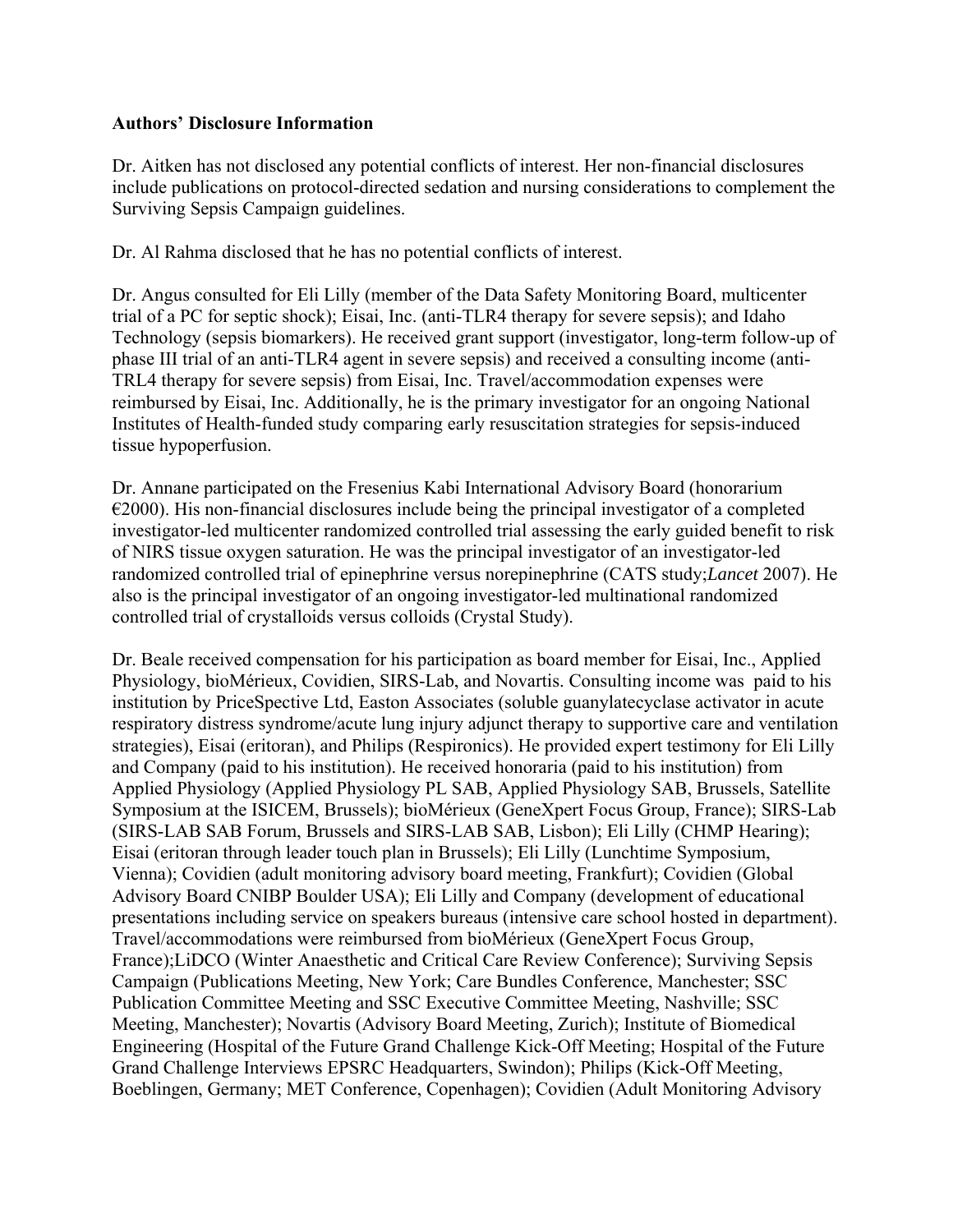Board Meeting, Frankfurt); and Eisai (ACCESS Investigators Meeting, Barcelona).His nonfinancial disclosures include authorship of the position statement on fluid resuscitation from the ESICM task force on colloids (yet to be finalized).

Dr. Bernard received compensation for his participation as a board member of Cumberland Pharmaceuticals, Nashville, TN (\$50,000-\$100,000; no known conflict with any topic area) and AstraZeneca (\$1,000-\$5,000; paid consultancy ended in 2009). He received grant support from AstraZeneca (\$100,000; grant is in support of the study on statins in the treatment of H1N1 influenza). He has stock/stock options in Cumberland Pharmaceuticals (no known conflict with topic area). Vanderbilt University was the coordinating center for the PROWESS Shock trial (Eli Lilly; income support commensurate with 1% to 5% effort on the project). His non-financial disclosures includeinitial authorship of the PROWESS trial of activated protein C in sepsis.

Dr. Biban disclosed that he has no potential conflicts of interest.

Dr. Bion received grant support for being the senior clinical leader of the National Patient Safety Agency's Matching Michigan project.

Dr. Calandra reports grant support from Baxter (research grant on testing of anti-migration inhibitory factormonoclonal antibodies for treatment of sepsis); bioMérieux (development of diagnostic tests for fungal infections; money to research foundation); Merck Sharp &Dohme-Chibret AG (grant for medical mycology); and Roche Diagnostics (research grant for SeptiFast). He consulted for Astellas (speaker and chairperson at company-sponsored symposium [ESICM 2009 and ISICEM 2010; antifungal therapy]); Baxter (anti-migration inhibitory factor monoclonal antibodies for treatment of sepsis); bioMérieux (diagnostic tests for infectious diseases); Essex Chemie AG (advisory board); Evolva (advisory board); Merck Sharp &Dohme-Chibret AG (antifungal agents, and was on the advisory board of a chairperson meeting); and Pfizer (speaker at meeting). He also reports monetary compensation for his participation in review activities (data monitoring boards, statistical analysis, endpoint committees [Eisai steering committee; Eritoran Clinical Trial; PPD; Novartis]). His institution received grant support from the Swiss National Science Foundation. Furthermore, he is a member of the Research Council of the Swiss National Science Foundation. His non-financial disclosures includeauthorship of review articles on the use of mannan antigen and anti-mannan antibodies in the diagnosis of invasive candidiasis.

Dr. Carcillo received grant support from the National Institutes of Health and holds a patent from the University of Pittsburgh. His non-financial disclosures includeauthorship of the American College of Critical Care Medicine pediatric advanced life support guideline and publications on the management of sepsis and shock in children.

Dr. Clemmer has non-financial conflicts as a member of ARDSNet since its inception and is a contributor to many of its publications. He developed a protocol for the standard use of airway pressure release ventilation for local use. Additionally, he has published and lectured on the removal of sedation and early ambulation of mechanically ventilated patients.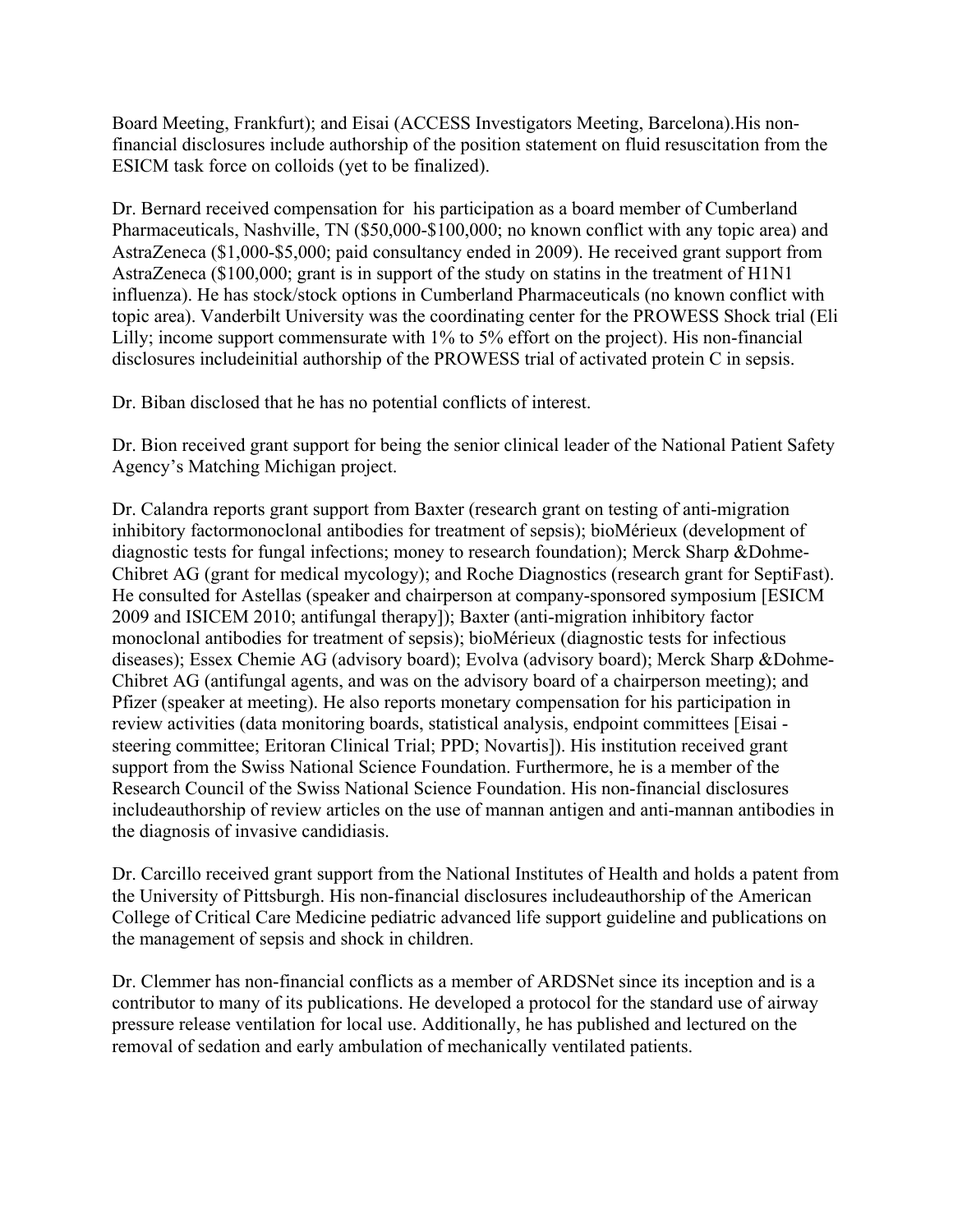Dr. Dellinger consulted for Biotest (immunoglobulin concentrate available in Europe for potential use in sepsis) and AstraZeneca (anti-TNF compound unsuccessful in recently completed sepsis clinical trial); his institution received consulting income from IKARIA for new product development (Ikaria has inhaled nitric oxide available for off label use in ARDS) and grant support from Spectral Diagnostics Inc (current endotoxin removal clinical trial) and Ferring (vasopressin analog clinical trial-ongoing), as well as serving on the speakers bureau for Eisai (anti-endotoxin compound that failed to show benefit in clinical trial).

Dr. Deutschman has non-financial involvement as a coauthor of the Society of Critical Care Medicine's glycemic control guidelines.

Dr. Divatia received unrestricted education grants to his institution (Edwards India, USD \$8,000). He also received income from Asia Ventilation Forum (workshop/symposium speaker; Covidien paid honoraria). Travel/accommodations were reimbursed by Edwards India, AstraZeneca India, and MSD India. His non-financial involvement includes being a board member of the Asia Ventilation Forum (a working group to enhance ventilatory management in Asian countries).

Dr. Douglas received grants paid to his institution from Eli Lilly (PROWESS Shock site); Eisai (study site); National Institutes of Health (ARDS Network); Accelr8 (ventilator-associated pneumonia diagnostics); CCCTG (Oscillate Study); and Hospira (Dexmedetomidine in Alcohol Withdrawal randomized controlled trial). His institution received an honorarium from the Society of Critical Care Medicine (Paragon ICU Improvement).He consulted for Eli Lilly (PROWESS Shock Steering Committee and Sepsis Genomics Study) in accordance with institutional policy. He received payment for providing expert testimony (Smith Moore Leatherwood LLP). Travel/accommodations reimbursed by Eli Lilly and Company (PROWESS Shock Steering Committee)and the Society of Critical Care Medicine (Hospital Quality Alliance, Washington DC; four times per year 2009-2011). He received honoraria from Covidien (non-CME lecture 2010, US \$500) and the University of Minnesota Center for Excellence in Critical Care CME program (2009, 2010). In addition, he has a pending patent for a bed backrest elevation monitor.

Dr. Duncan disclosed that he has no potential conflicts of interest.

Dr. Fujishima disclosed that he has no potential conflicts of interest.

Dr. Gando received grant support for Grants-in-Aid for Science Research from the Ministry of Education, Science, Sports, and Culture in Japan (Grant # 2007-19390456). He is an author of a review on the use of activated protein C in surgical patients (published in the *New England Journal of Medicine*, 2009).

Dr. Gerlach is an author of a review on the use of activated protein C in surgical patients (published in the *New England Journal of Medicine*, 2009).He disclosed that he has no potential conflicts of interest.

Dr. Goodyear disclosed that he has no potential conflicts of interest.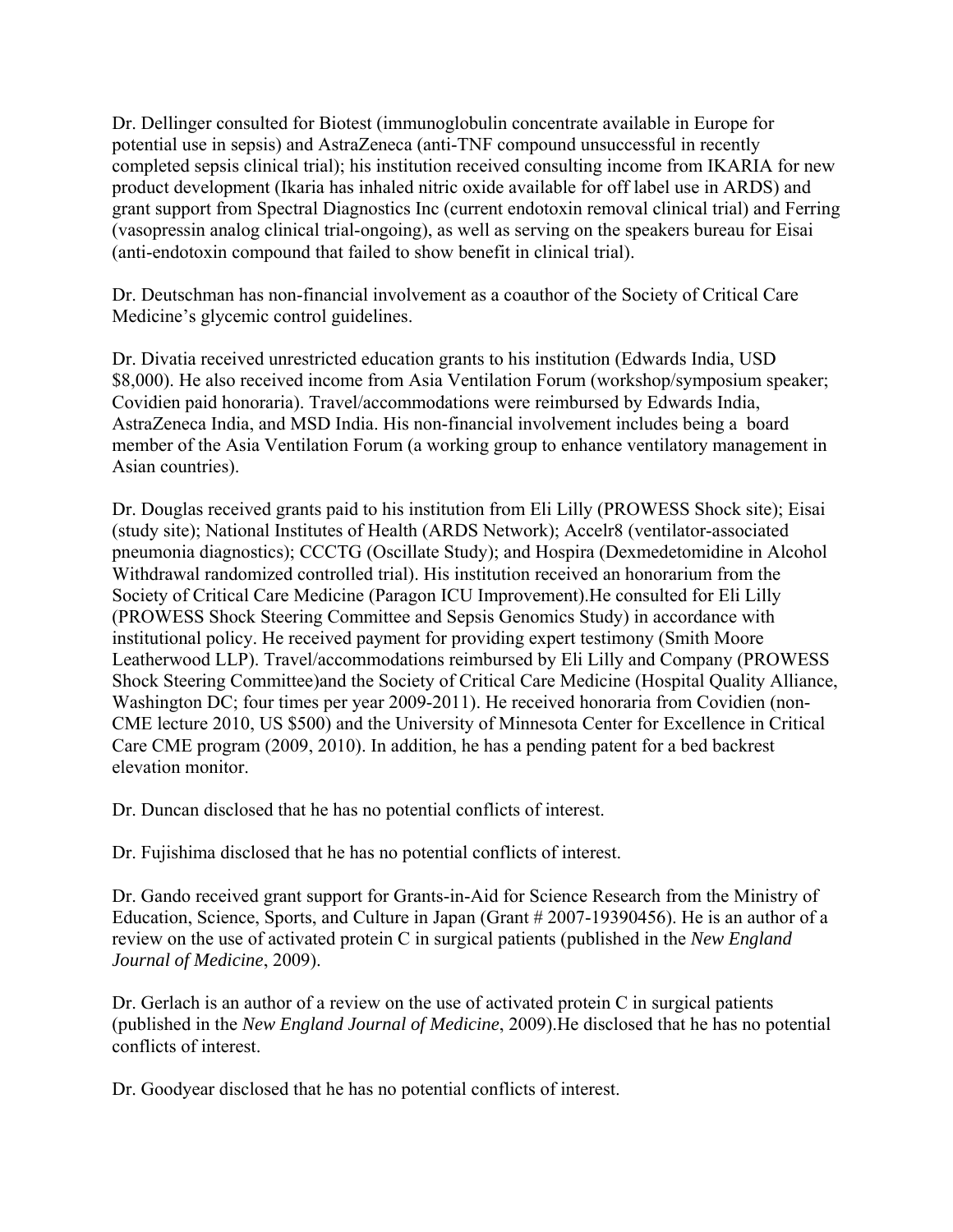Dr. Guyatt disclosed that he has no potential conflicts of interest.

Dr. Hazelzet received travel/accommodations reimbursement from ESPNIC and EMEA (EC or expert meeting). He is the Medical President of ESPNIC and a member of the European Pediatric Genetic Study consortium.

Dr. Hirasawa reports income to his institution from the Surviving Sepsis Campaign Guideline Committee (\$10,000-\$25,000). He received honoraria from the Surviving Sepsis Campaign Guideline Committee (\$1,000-\$5,000). He is the senior author of a manuscript describing the efficacy of continuous hemodiafiltration with cytokine-absorbing hemofilter on sepsis mediator removal.

Dr. Hollenberg consulted for Eisai (eritoran).

Dr. Jacobi reports grant support to her institution from Eli Lilly (Project Mercury; experience with DAA and an unrestricted educational grant in 2009: \$1,000-\$5,000). She reports income to her institution for the development of educational presentations including service on speakers bureaus (Eli Lilly 2001-2006; CareFusion Center for Clinical Safety 2007).Travel/accommodations reimbursed to her institution from Eli Lilly's speakers bureau (SCCM traveluntil 2006). She and her husband own stock in healthcare companies (managed by a broker): Abbott Labs (no sepsis-specific related products); Cardinal Health (distributor of products only, no sepsis therapies of their own); Baxter International (150 shares  $\sim$  \$8,000; fluids used for resuscitation, may be used in sepsis patients); Edwards Lifesciences (30 shares  $\sim$ \$2,500; monitoring devices used in sepsis patients); Merck Medco (no sepsis-related products); Pfizer (179 shares  $\sim$  \$3,400; antimicrobial products used in sepsis patients; no sepsis-specific therapies). She is the past president of the Society of Critical Care Medicine, and chairs the Society of Critical Care Medicine's task force completing the glycemic control guidelines. She is a coauthor of the Project Mercury paper (retrospective evaluation of drotrecogin alfa activated that demonstrated a higher risk of bleeding compared with the prior research populations in randomized controlled trials).

Dr. Jaeschke disclosed that he has no potential conflicts of interest.

Dr. Jenkins received income for speakers bureau activities related to deep venous thrombosis prevention from Medavera and Haymarket Medical Education and Quintiles. He is an author of a sepsis review article (published in the *Journal of Hospital Medicine*, 2006).

Dr. Jimenez received grants paid to his institution from CareFusion (mechanical ventilation research); KCI (abdominal compartment syndrome device research); and Hamilton (mechanical ventilation research). He received income from CareFusion (mechanical ventilation talks related to ongoing research) and KCI (moderator of kinetic therapy symposium). Travel/accommodations reimbursement came from CareFusion (travel expenses while giving talks/workshops overseas).

Dr. Jones received grant support from HTI. He is an elected board member of SAEM and EMF.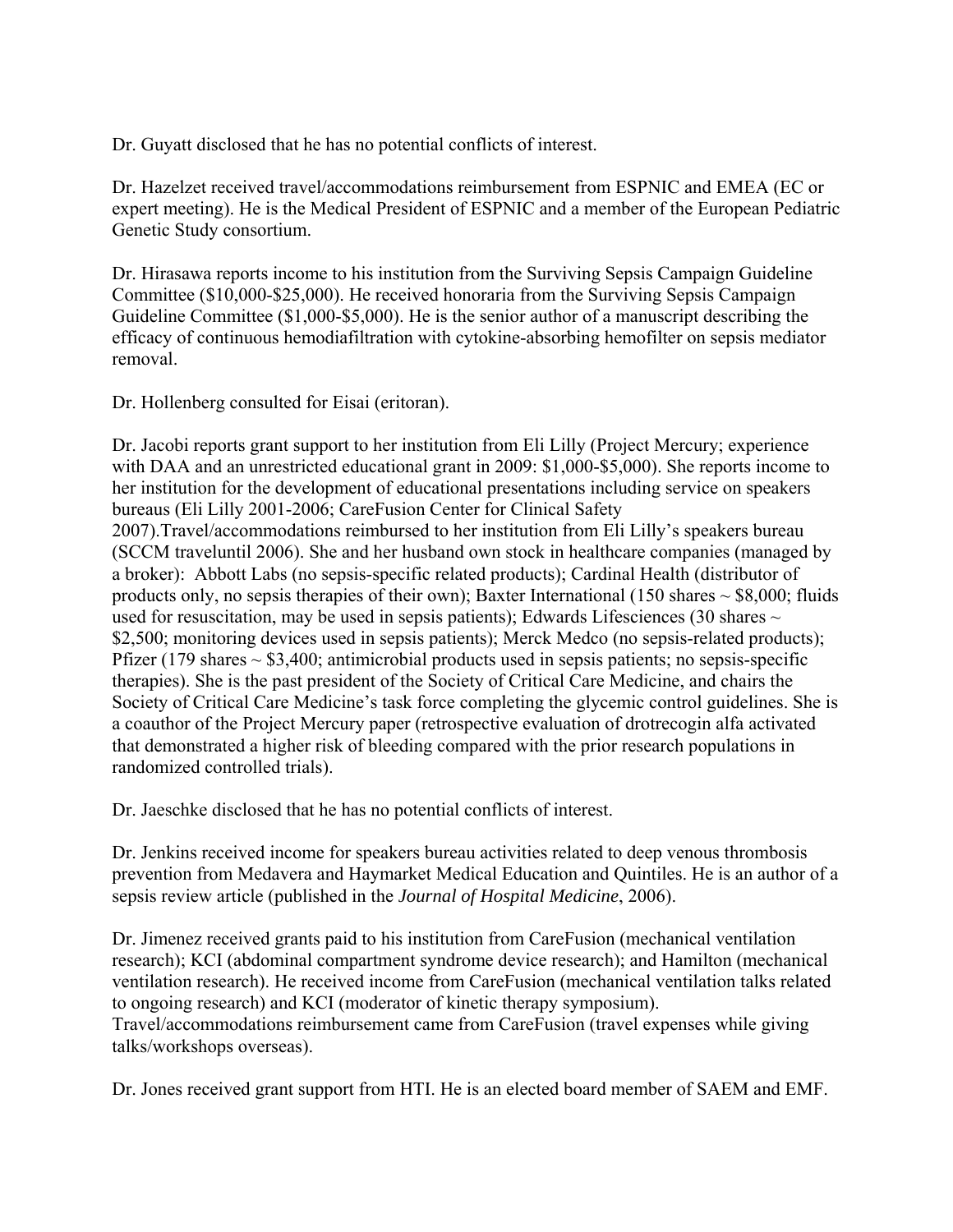In addition he is the primary author on a manuscript comparing lactate clearance with central venous oxygen saturation.

Dr. Kacmarek is the author of original research papers, editorials, and chapters showing the benefit of lung protective ventilation.

Dr. Kern consulted for Pfizer and received grant support paid to his institution from Pfizer. He received honoraria from Pfizer, Janssen-Cilag, Astellas, and Novartis. Travel/accommodations were reimbursed by Bayer.

Dr. Kissoon disclosed that he has no potential conflicts of interest.

Dr. Kleinpell received monetary compensation for providing expert testimony (four depositions and one trial in the past year). Her institution receives grants from the Agency for Healthcare Research and Quality and the Prince Foundation (4-year R01 grant, principal investigator; 3-year foundation grant, co-investigator). She received honoraria from the Cleveland Clinic and the American Association of Critical-Care Nurses for keynote speeches at conferences. She received royalties from McGraw-Hill (co-editor of critical care review book). Travel/accommodations were reimbursed from the American Academy of Nurse Practitioners, Society of Critical Care Medicine, and American Association of Critical-Care Nurses (one night hotel coverage at national conference).

Dr. Koh disclosed that she has no potential conflicts of interest.

Dr. Kotani reports grant support paid to his institution from AstraZeneca, Asahi Kasei Pharma, EBMs, Kaken Pharmaceutical, Nihon Pharmaceutical, Teijin Pharma Limited, CSL Behring, Torii Pharmaceutical, Mitsubishi Tanabe Pharma, Pfizer Japan Inc., Daiichi Sankyo, Benesis, Mochida Pharmaceutical, Terumo, Abbott Japan, Otsuka Pharmaceutical Inc., Ono Pharmaceutical, Shionogi Inc., and Toray Medical.

Dr. Levy reports grant support from Eisai (Ocean State Clinical Coordinating Center to fund clinical trial,\$500K). He received honoraria from Eli Lilly (lectures in India, \$8,000). He has been involved with the Surviving Sepsis Campaign guideline from its beginning.

Dr. Machado reports unrestricted grant support paid to her institution for Surviving Sepsis Campaign implementation in Brazil (Eli Lilly do Brasil). She is the primary investigator for an ongoing study involving vasopressin.

Dr. Mangia disclosed that she has no potential conflicts of interest.

Dr. Marini consulted for GE Healthcare (Scientific Advisory Committee). He reports research grant support was paid to his institution from GE Healthcare. In addition, he is the investigator for research studies in pandemic influenza (principal investigator for ongoing study of statins as adjuvant therapy) and antibiotics in acquired infection (principal investigator of randomized clinical trial of empiric antibiotics vs. placebo for suspected ICU-acquired infection).

Dr. Marshall reports consulting income deposited to university division group practice for work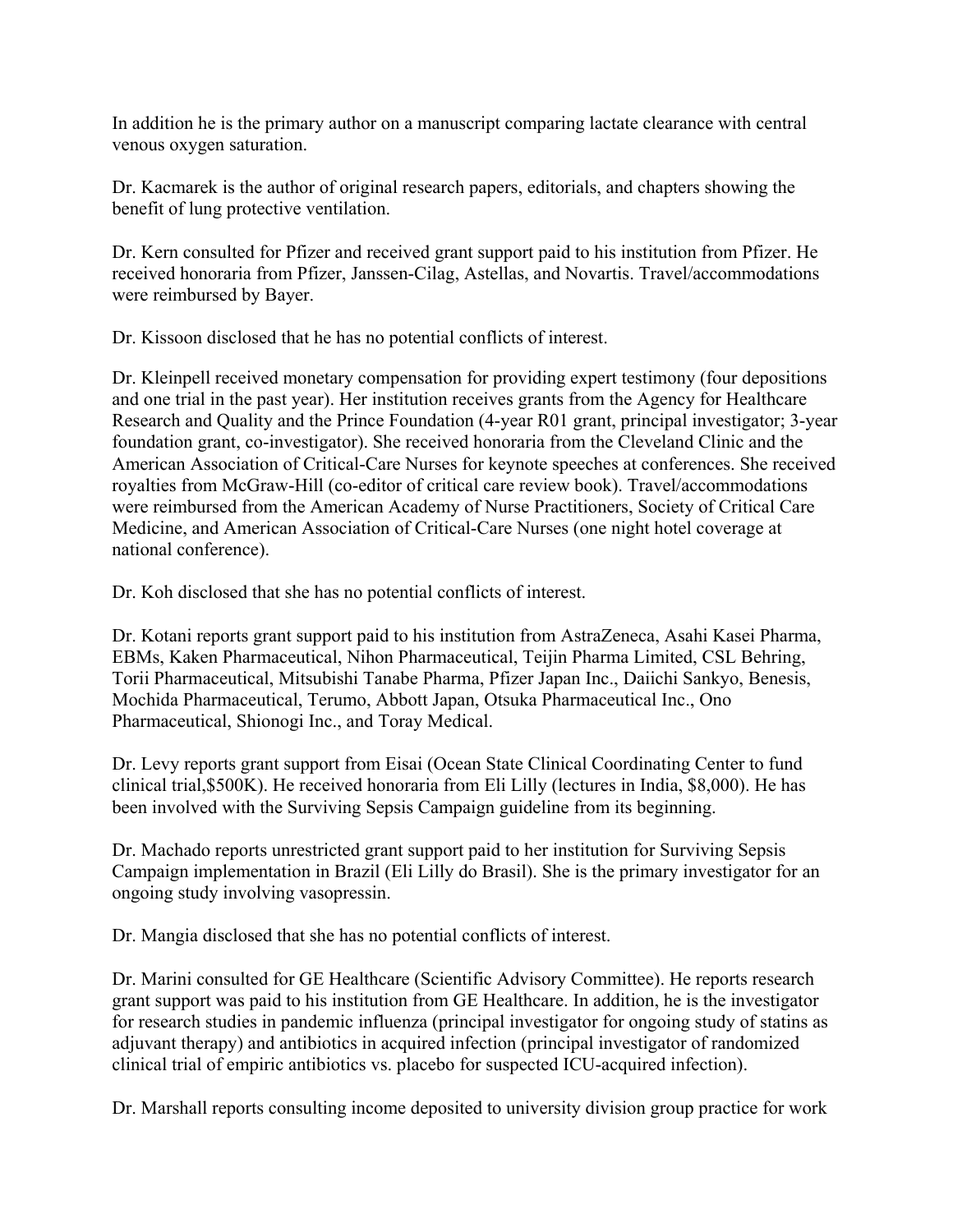as a Steering Committee member for the PROWESS Shock Study (Eli Lilly); Steering Committee and Clinical Evaluation Committee; ACCESS Study (Eisai); Steering Committee member for EUPHRATES study (Spectral Diagnostics; DMC; Artisan Therapeutics; DMC, Leo Pharma). He consulted for Idaho Technologies, Bayer, Roche Diagnostics, Pfizer, Daiichi Sankyo, and Vertex Pharmaceuticals. Travel/accommodations were reimbursed by Spectral Diagnostics for travel as a speaker at a meeting in Moscow (bioMérieux meeting in Paris). Dr. Marshall is the Chair of the Canadian Critical Care Trials Group that has undertaken some of the primary research underlying the SSC guidelines; Chair of the International Forum of Acute Care Trialists, an umbrella organization whose members include a number of investigator-led and run consortia that have published work forming the basis for the SSC guidelines. He is also a member and past chair of the International Sepsis Forum (received a stipend while chair). He is the primary investigator for an ongoing study of statins as adjuvant therapy and is the primary investigator of a randomized clinical trial of empiric antibiotics vs. placebo for suspected ICUacquired infection.

Dr. Masur disclosed that he has no potential conflicts of interest.

Dr. Mehta reports grant support paid to her institution for a sedation-related research grant from the Canadian Institutes of Health Research. She received honoraria from Hospira (Advisory Board member, \$1,500).

Dr. Moreno consulted for bioMérieux (expert meeting). He is a coauthor of a paper on corticosteroids in patients with septic shock. He is the author of several manuscripts defining sepsis and stratification of the patient with sepsis. He is also the author of several manuscripts contesting the utility of sepsis bundles.

Dr. Muscedere reports grant support to his institution for the ventilator-associated pneumonia (VAP) knowledge translation study (\$10,000-\$25,000). He received honoraria from Astellas (advisory board for doripenem, \$1,000-\$5,000). He was the site investigator for a multicenter study on surfactant for ARDS (\$10,000-\$25,000) from PneumaPharma and was the site investigator for a multicenter study on the treatment of VAP with tygecycline (ongoing study, no funds received) from Wyeth. He is a contributing author on a systemic review and meta-analysis of procalcitoninuse. He is also is the lead author for a systematic review and meta-analysis of subglottic secretion drainage for the prevention of VAP.

Dr. Napolitano consulted as an advisory board member for Wyeth, Pfizer, and Ortho-McNeil. She received honoraria from medical educational companies (CME lectures and national meetings). Travel/accommodations were reimbursed by Pfizer, Wyeth, and Ortho-McNeil.

Dr. Nunnally received a stipend for a chapter on diabetes mellitus. Additionally, he is an author of editorials contesting classic tight glucose control.

Dr. Opal consulted for Genzyme Transgenics (consultant on transgenic antithrombin, \$1,000); Pfizer (consultant on TLR4 inhibitor project, \$3,000); British Therapeutics (consultant on polyclonal antibody project, \$1,000); and Biotest A (consultant on immunoglobin project, \$2,000). His institution received grant support from Novartis (Clinical Coordinating Center to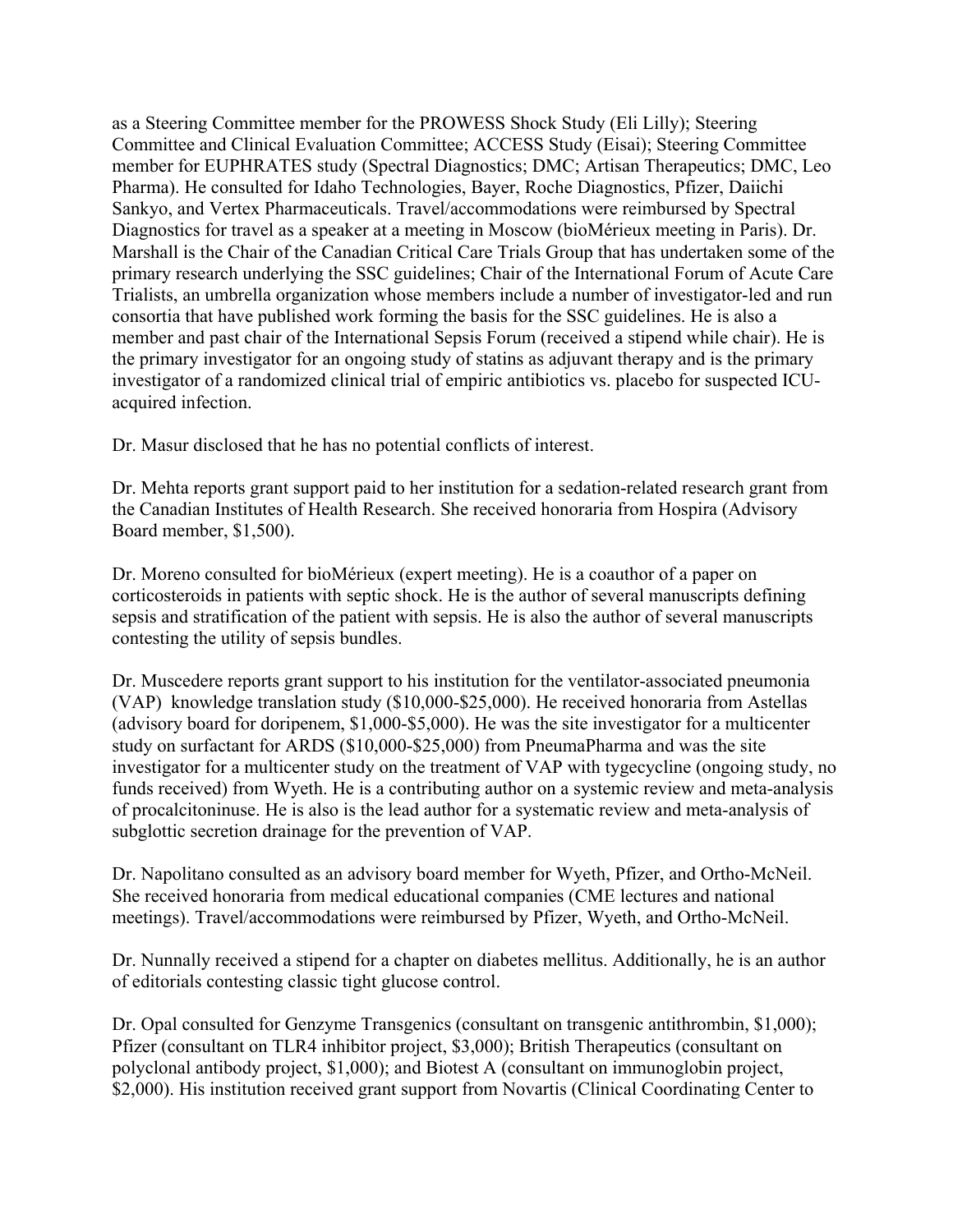assist in patient enrollment in a phase III trial with the use of tissue factor pathway inhibitor [TFPI] in severe community-acquired pneumonia [SCAP], \$30,000 for 2 years); Eisai (\$30,000 for 3 years); AstraZeneca (\$30,000 for 1 year); Aggenix (\$30,000 for 1 year); Inimex (\$10,000); Eisai (\$10,000); AtoxBio (\$10,000); Wyeth (\$20,000); Sirtris (preclinical research, \$50,000); and Cellular Bioengineering Inc. (\$500). He received honoraria from Novartis (clinical evaluation committee TFPI study for SCAP, \$20,000) and Eisai (\$25,000). Travel/accommodations were reimbursed from Sangart (data and safety monitoring, \$2,000); Spectral Diagnostics (data and safety monitoring, \$2,000); Takeda (data and safety monitoring, \$2,000); and Canadian trials group ROSII oseltamivir study (Data And Safety Monitoring Board, no money). Additionally, he is also on the Data Safety Monitoring Board for Tetraphase (US\$600 in 2012).

Dr. Osborn consulted for Sui Generis Health (\$200). Her institution receives grant support from the National Institutes of Health Research (NIHR), Health Technology Assessment Programme-United Kingdom (trial doctor for sepsis-related randomized controlled trial). Salary paid through the NIHR government-funded (non-industry) grant. Grant awarded to chief investigator from Intensive Care National Audit & Research Centre. She is a trial clinician for ProMISe.

Dr. Parker provided expert testimony for Amer Cunningham Co. (June 2010).

Dr. Parrillo consulted for Artisan, Philips, and Cytosorbents Inc. and Sangart Data Safety Monitoring Boards. His institution received grants from the Robert Wood Johnson Foundation (New Jersey Health Initiative: Heart Failure) and the Salem Health and Wellness Foundation. He is board member of the National Heart, Blood, and Lung Institute's Heart Failure Network.

Dr. Qiu's institution received grants from Pfizer (US\$30,000 for methicillin-resistant *Staphylococcus aureus* survey); MSD China (US\$10,000 for candidemia survey in China); and Xian-Janssen Pharmaceutical Ltd (US\$8,000 for pharmacokinetics/pharmacodynamics of itraconazole in severe fungal infection). He received honoraria from Pfizer, MSD China, Eli Lilly, AstraZeneca, and Drager(money paid to his institution). He received travel reimbursement from Pfizer (to attend annual ESICM meeting in 2011) and MSD China (to attend SCCM's 41st Congress).

Dr. Randolph consulted for Eisai Pharmaceuticals and Discovery Labs.

Dr. Reinhart consulted for Eisai (Steering Committee member,less than US\$10,000); BRAHMS Diagnostics (less than US\$10,000); and SIRS-Lab Jena (founding member, less than US\$10,000). He received honoraria for lectures, including service on the speakers bureau from Biosyn Germany (less than  $\epsilon$ 10,000) and Braun Melsungen (less than  $\epsilon$ 10,000). He received royalties from Edwards Lifesciences for sales of central venous oxygen catheters (~ US \$100,000).

Dr. Rello consulted for Intercell (board member), Pasteur-Sanofi, Polyphor, and Roche. He has received grant support from Intercell and Jansen-Cilag. He also received income from Pfizer (lectures) and Wyeth and Pfizer (development of educational presentations).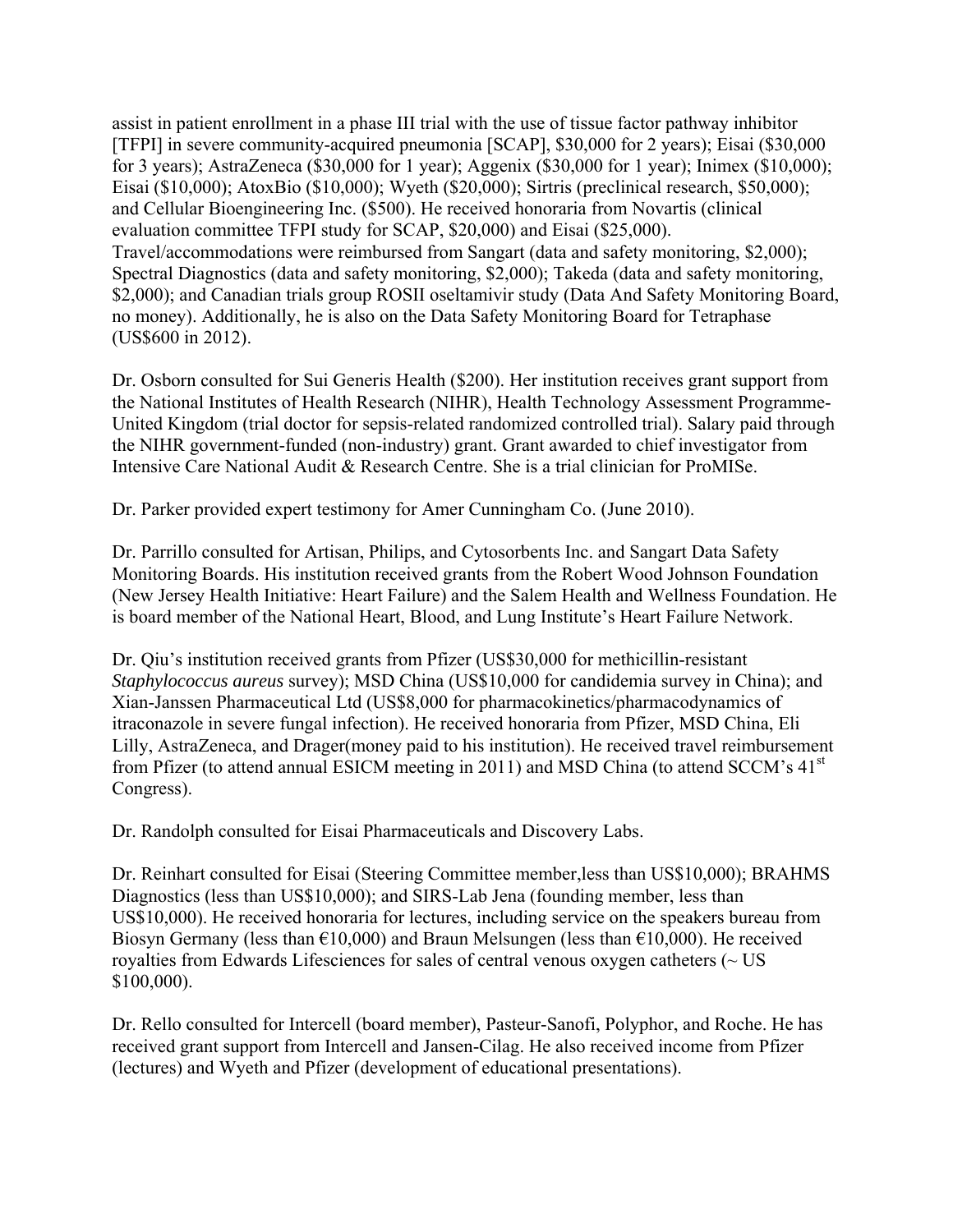Dr. Resende received monetary support from Edwards Lifesciences Brazil (development of educational presentation). He is the primary author of a scientific paper about epidemiology of severe sepsis in the emergency department.

Dr. Rhodes consulted for Eli Lilly (monetary compensation paid to himself as well as his institution; Steering Committee for the PROWESS Shock trial) and LiDCO. Travel/accommodation reimbursement was received from Eli Lilly and LiDCO. He received income for participation in review activities such as data monitoring boards, statistical analysis from Orion, and for Eli Lilly. He is an author on manuscripts describing early goal-directed therapy, and he believes in the concept of minimally invasive hemodynamic monitoring.

Dr. Rivers has been a one-time consultant for AstraZeneca; bioMérieux; Aggenix; Idaho Technologies; Massimo; Philips Electronics; and Eisai Pharmaceuticals (receiving less \$5,000). He is an unpaid consultant for the Institute of Medicine, National Academies of Sciences, and Catholic Health Partners. His institution (Henry Ford Health Systems) has received research grant support from Biosite, Inc. (\$180,000); National Institutes of Health (\$500,000); Agennix (\$100,000); Hutchinson's Technologies (\$150,000); and Alere (\$150,000). He has received lecture honoraria from the Volunteer Hospital Association and Merck (\$4,000). Over 15 years ago, a patent for a modification to central venous oximetry was registered under Henry Ford Health Systems; however, Dr. Rivers has never received remuneration, royalties, or financial benefit. The early goal-directed therapy study in severe sepsis and septic shock was performed without industry or extramural support or funding. Dr. Rivers currently is the investigator on cortisol levels in sepsis, early markers of renal failure, and the pathogenesis of early inflammatory diseases.

Dr. Rubenfeld received grant support from nonprofit agencies or foundations, including National Institutes of Health (\$10 million); Robert Wood Johnson Foundation (\$500,000); and Canadian Institutes of Health Research (\$200,000). His institution received grants from for-profit companies, including Advanced Lifeline System (\$150,000); Siemens (\$50,000); Bayer (\$10,000); Byk Gulden (\$15,000); AstraZeneca (\$10,000); Faron Pharmaceuticals (\$5,000); and Cerus Corporation (\$11,000). He received honoraria, consulting, editorship, royalties, and Data and Safety Monitoring Board membership fees paid to him from Bayer (\$500); DHD (\$1,000); Eli Lilly (\$5,000); Oxford University Press (\$10,000); Hospira (\$15,000); Cerner (\$5,000); Pfizer (\$1,000); KCI (\$7,500); American Association for Respiratory Care (\$10,000); American Thoracic Society (\$7,500); BioMed Central (\$1,000); National Institutes of Health (\$1,500); and the Alberta Heritage Foundation for Medical Research (\$250). He has database access or other intellectual (non-financial) support from Cerner.

Ms. Schorr reports travel support from the Society of Critical Care Medicine (faculty member of SSC Phase III). She is a coauthor of a prospective cohort study of 15,022 patients studying an intervention to facilitate compliance with the SSC guidelines (specifically SSC bundle performance improvement). She is the coauthor of a multicenter study of early lactate clearance as a determinant of survival in patients with presumed sepsis.

Dr. Sevransky reports grant support to his institution from Sirius Genomics Inc. He has consulted for Idaho Technology (\$1,500). He is the co-principal investigator of a multicenter study evaluating the association between ICU organizational and structural factors, including protocols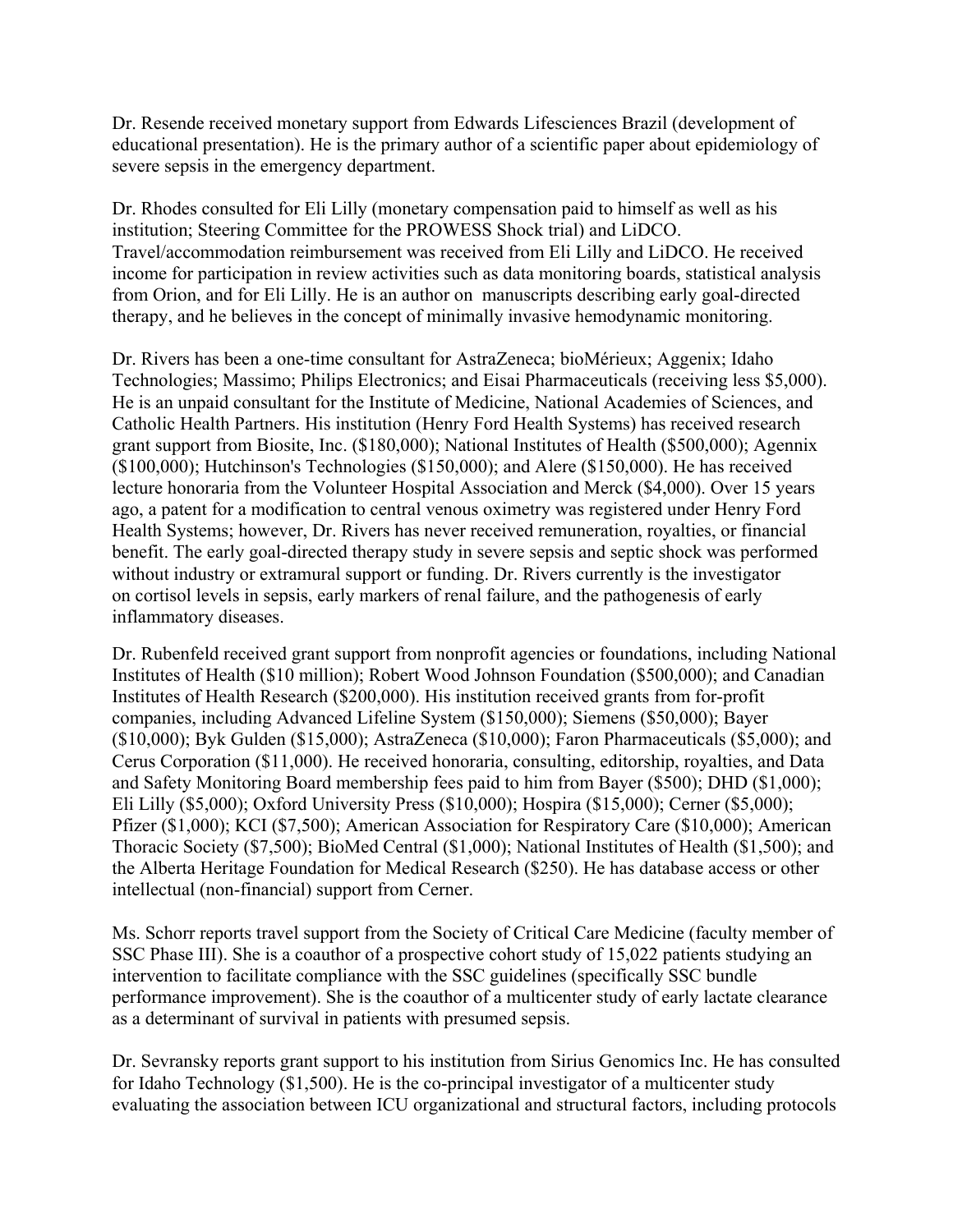and in-patient mortality. He maintains that protocols serve as useful reminders to busy clinicians to consider certain therapies in patients with sepsis or other life-threatening illness.

Dr. Shukri disclosed that he has no potential conflicts of interest.

Dr. Silva consulted for MSD (\$3,000).

Dr. Soth received honoraria from Wyeth (\$2,000 resident review).

Dr. Sprung reports grants paid to his institution from Artisan Pharma (\$25,000-\$50,000); Eisai Corporation (\$1,000-\$5,000, ACCESS); Ferring Pharmaceuticals A/S (\$5,000-\$10,000); Hutchinson Technology Incorporated (\$1,000-\$5,000); Novartis Corp. (<\$1,000). His institution receives grant support for patients enrolled in clinical studies from Eisai Corporation (principal investigator,patients enrolled in the ACCESS study, \$50,000-\$100,000); Takeda (principal investigator,study terminated before patients enrolled). He received grants paid to his institution and consulting income from Artisan Pharma/Asahi Kasei Pharma America Corp. (\$25,000- \$50,000). He also consulted for Eli Lilly (sabbatical consulting fee \$10,000-\$25,000), and received honoraria from Eli Lilly (lecture \$1,000-\$5,000). He is a member of the Australia and New Zealand Intensive Care Society Clinical Trials Group for the NICE SUGAR Study (no money received). He is a council member of the International Sepsis Forum (as of October 2010). He has held long-time research interests in steroids in sepsis, principal investigator of CORTICUS study, end-of-life decision making, and principal investigator of ETHICUS, ETHICATT and WELPICUS studies.

Dr. Thompsondisclosed that she has no potential conflicts of interest.

Dr. Townsend is an advocate for healthcare quality improvement.

Dr. Vender receives honoraria and consulting income from Edwards Lifesciences and Hospira (lectures on hemodynamic monitoring and for consulting on new technologies).

Dr. Vincent reports consulting income paid to his institution from Astellas, AstraZeneca, Curacyte, Eli Lilly, Eisai, Ferring, GlaxoSmithKline, Merck, and Pfizer. His institution received honoraria on his behalf from Astellas, AstraZeneca, Curacyte, Eli Lilly, Eisai, Ferring, Merck, and Pfizer. His institution received grant support from Astellas, Curacyte, Eli Lilly, Eisai, Ferring, and Pfizer. His institution received payment for educational presentations from Astellas, AstraZeneca, Curacyte, Eli Lilly, Eisai, Ferring, Merck, and Pfizer.

Dr. Webb consulted for AstraZeneca (anti-infectives \$1,000-\$5,000) and Jansen-Cilag (antiinfectives \$1,000-\$5,000). He received grant support from a National Health and Medical Research Council (NHMRC) project grant (ARISE randomized controlled trial [RCT] of early goal-directed therapy [EGDT]; NHMRC project grant and Freseniusunrestricted grant (CHEST RCT of Voluven vs saline; RCT of steroid vs placebo for septic shock); NHMRC project grant (BLISS study of bacteria detection by polymerase chain reaction [PCR] in septic shock); Intensive Care Foundation-ANZ (BLING pilot RCT of beta-lactam administration by infusion); Hospira (SPICE programme of sedation delirium research); NHMRC Centres for Research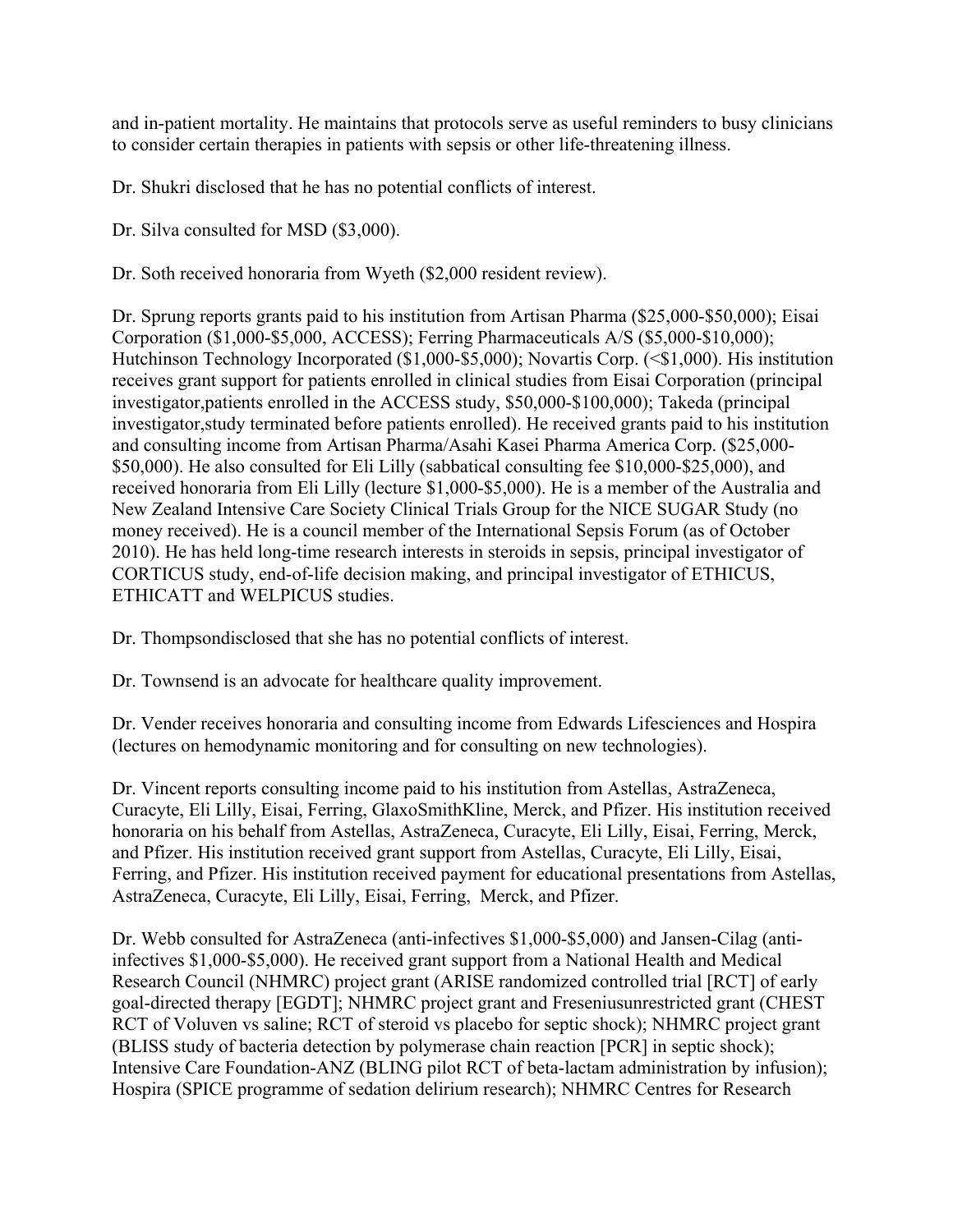Excellence Grant (critical illness microbiology observational studies); and Hospira unrestricted grant (DAHlia RCT of dexmedetomidine for agitated delirium). He received travel/accommodations reimbursement from Jansen-Cilag (\$5,000-\$10,000) and AstraZeneca (\$1,000-\$5,000). He has a patent for a meningococcal vaccine. He is chair of the ANZICS Clinical Trials Group and is an investigator in trials of EGDT, PCR for determining bacterial load, and a steroid in septic shock trial.

Dr. Welte consulted for Novartis, MSD, Bayer, AstraZeneca, Astellas, and Pfizer. His institution received grant support from Novartis and Bayer. He received honoraria from Intercell, Pari (Data Monitoring Board), GlaxoSmithKline, Nycomed, Novartis (COPD) and MED Update (Pneumo and ICU Update development).

Dr. Zimmerman disclosed that she has no potential conflicts of interest.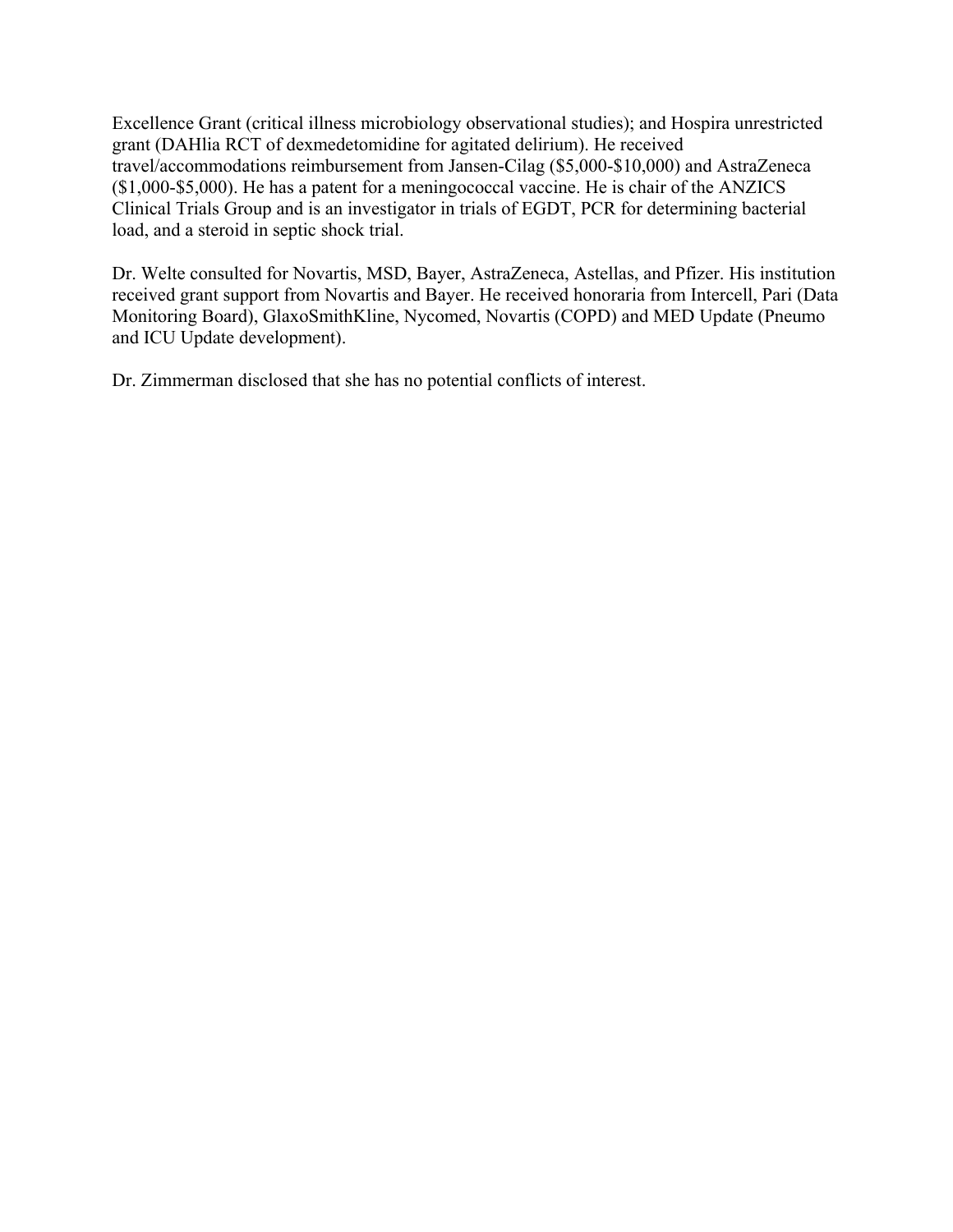## **Supplemental Bibliography**

## **Observational studies showing improved outcomes with early quantitative resuscitation between 2001 and 2011**

## **References**

## **Observational studies showing improved outcomes with early quantitative resuscitation between 2001 and 2011**

1. Rivers E, Nguyen B, Havstad S, et al. Early goal-directed therapy in the treatment of severe sepsis and septic shock. *N Engl J Med* 2001;345:1368-1377

2. Gao F, Melody T, Daniels DF, Giles S, Fox S. The impact of compliance with 6-hour and 24-hour sepsis bundles on hospital mortality in patients with severe sepsis: a prospective observational study. *Crit Care* 2005;9:R764-R770

3. Sebat F, Johnson D, Musthafa AA, et al. A multidisciplinary community hospital program for early and rapid resuscitation of shock in nontrauma patients. *Chest* 2005;127:1729- 1743

4. Kortgen A, Niederprum P, Bauer M. Implementation of an evidence-based "standard operating procedure" and outcome in septic shock. *Crit Care Med* 2006;34:943-949

5. Shapiro NI, Howell MD, Talmor D, et al. Implementation and outcomes of the Multiple Urgent Sepsis Therapies (MUST) protocol. *Crit Care Med* 2006;34:1025-1032

6. Trzeciak S, Dellinger RP, Abate NL, et al. Translating research to clinical practice: a 1 year experience with implementing early goal-directed therapy for septic shock in the emergency department. *Chest* 2006;129:225-232

7. Micek ST, Roubinian N, Heuring T, et al. Before-after study of a standardized hospital order set for the management of septic shock. *Crit Care Med* 2006;34:2707-2713

8. Lin SM, Huang CD, Lin HC, Liu CY, Wang CH, Kuo HP. A modified goal-directed protocol improves clinical outcomes in intensive care unit patients with septic shock: a randomized controlled trial. *Shock* 2006;26:551-557

9. Nguyen HB, Corbett SW, Steele R, et al. Implementation of a bundle of quality indicators for the early management of severe sepsis and septic shock is associated with decreased mortality. *Crit Care Med* 2007;35:1105-1112

10. Jones AE, Focht A, Horton JM, Kline JA. Prospective external validation of the clinical effectiveness of an emergency department-based early goal-directed therapy protocol for severe sepsis and septic shock. *Chest* 2007;132:425-432

11. El Solh AA, Akinnusi ME, Alsawalha LN, Pineda LA. Outcome of septic shock in older adults after implementation of the sepsis "bundle."*J Am Geriatr Soc* 2008;56:272-278

12. Castro R, Regueira T, Aguirre ML, et al. An evidence-based resuscitation algorithm applied from the emergency room to the ICU improves survival of severe septic shock. *MinervaAnestesiol* 2008;74:223-231

13. Zambon M, Ceola M, Almeida-de-Castro R, Gullo A, Vincent JL. Implementation of the Surviving Sepsis Campaign guidelines for severe sepsis and septic shock: we could go faster. *JCrit Care* 2008;23:455-460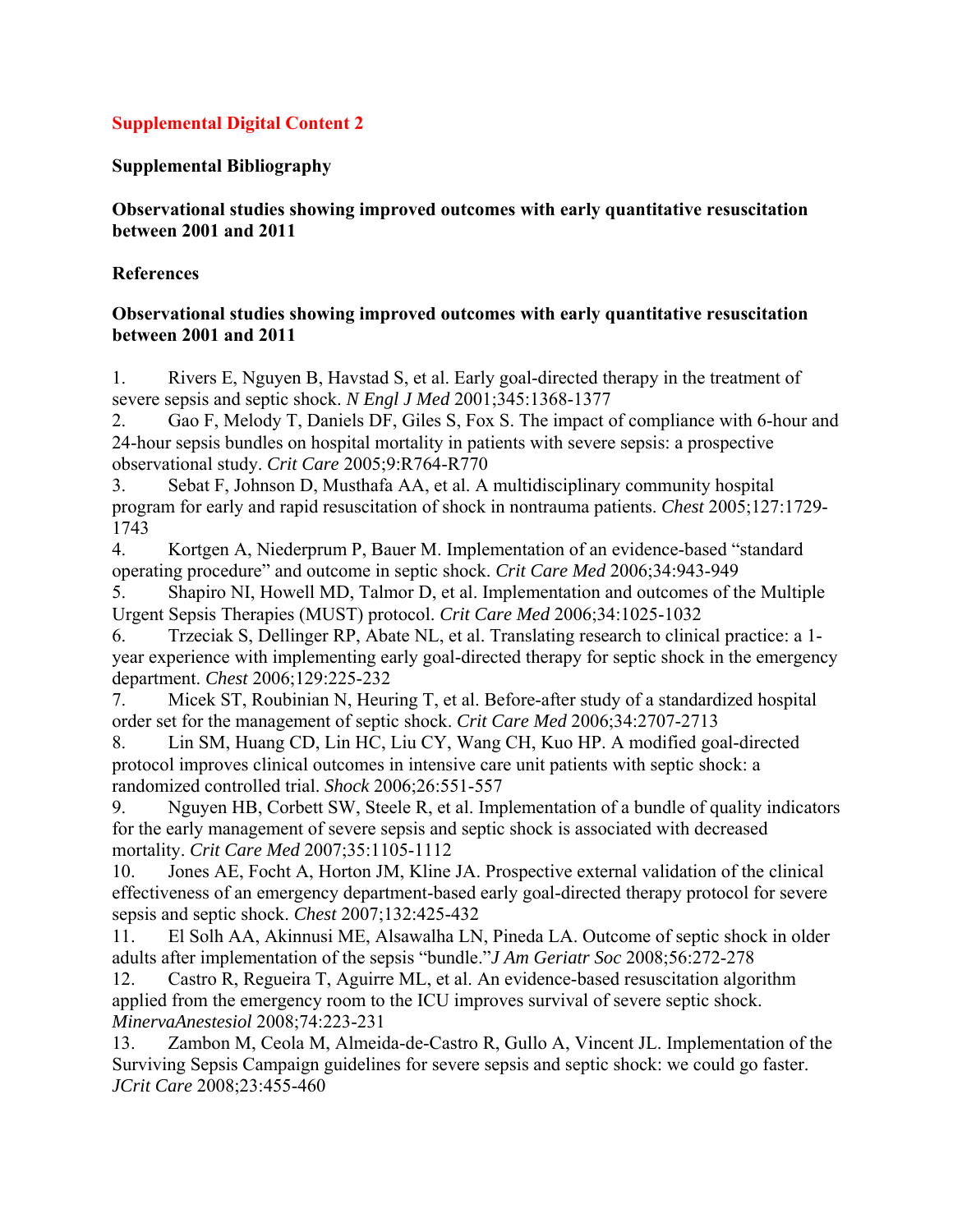14. Zubrow MT, Sweeney TA, Fulda GJ, et al. Improving care of the sepsis patient. *Jt Comm J Qual Patient Saf* 2008;34:187-191

15. Focht A, Jones AE, Lowe TJ. Early goal-directed therapy: improving mortality and morbidity of sepsis in the emergency department. *Jt Comm J Qual Patient Saf*2009;35:186-191

16. Puskarich MA, Marchick MR, Kline JA, Steuerwald MT, Jones AE. One year mortality of patients treated with an emergency department based early goal directed therapy protocol for severe sepsis and septic shock: a before and after study. *Crit Care* 2009;13:R167

17. Ferrer R, Artigas A, Levy MM, et al. Improvement in process of care and outcome after a multicenter severe sepsis educational program in Spain. *JAMA*2008;299:2294-2303

18. Girardis M, Rinaldi L, Donno L, et al. Effects on management and outcome of severe sepsis and septic shock patients admitted to the intensive care unit after implementation of a sepsis program: a pilot study. *Crit Care* 2009;13:R143

19. Wang JL, Chin CS, Chang MC, et al. Key process indicators of mortality in the implementation of protocol-driven therapy for severe sepsis. *J Formos Med Assoc* 2009;108:778- 787

20. Pestana D, Espinosa E, Sanguesa-Molina JR, et al. Compliance with a sepsis bundle and its effect on intensive care unit mortality in surgical septic shock patients. *J Trauma* 2010; 69:1282-1287

21. Castellanos-Ortega A, Suberviola B, Garcia-Astudillo LA, et al. Impact of the Surviving Sepsis Campaign protocols on hospital length of stay and mortality in septic shock patients: results of a three-year follow-up quasi-experimental study. *Crit Care Med*2010;38:1036-1043

22. Lefrant JY, Muller L, Raillard A, et al. Reduction of the severe sepsis or septic shock associated mortality by reinforcement of the recommendations bundle: a multicenter study. *Ann Fr Anesth Reanim* 2010; 29:621-628

23. Cardoso T, Carneiro AH, Ribeiro O, Teixeira-Pinto A, Costa-Pereira A. Reducing mortality in severe sepsis with the implementation of a core 6-hour bundle: results from the Portuguese community-acquired sepsis study (SACiUCI study). *Crit Care* 2010;14:R83

24. Crowe CA, Mistry CD, Rzechula K, Kulstad CE. Evaluation of a modified early goaldirected therapy protocol. *Am J Emerg Med* 2010;28:689-693

25. Daniels R, Nutbeam T, McNamara G, Galvin C. The sepsis six and the severe sepsis resuscitation bundle: a prospective observational cohort study. *Emerg Med J* 2011;28:507-512

26. Gurnani PK, Patel GP, Crank CW, et al. Impact of the implementation of a sepsis protocol for the management of fluid-refractory septic shock: a single-center, before-and-after study. *Clin Ther* 2010;32:1285-1293

27. Levy MM, Dellinger RP, Townsend SR, et al. The Surviving Sepsis Campaign: results of an international guideline-based performance improvement program targeting severe sepsis. *Crit Care Med* 2010;38:367-374

28. Macredmond R, Hollohan K, Stenstrom R, Nebre R, Jaswal D, Dodek P. Introduction of a comprehensive management protocol for severe sepsis is associated with sustained improvements in timeliness of care and survival. *Qual Saf Health Care*2010; 19:e46

29. Coba V, Whitmill M, Mooney R, et al. Resuscitation bundle compliance in severe sepsis and septic shock: improves survival, is better late than never. *J Intensive Care Med* 2011 Jan 10 [Epub ahead of print]

30. Sivayoham N, Rhodes A, Jaiganesh T, van Zyl Smit N, Elkhodhair S, Krishnanandan S. Outcomes from implementing early goal-directed therapy for severe sepsis and septic shock: a 4 year observational cohort study. *Eur J Emerg Med* 2011; 19:235-240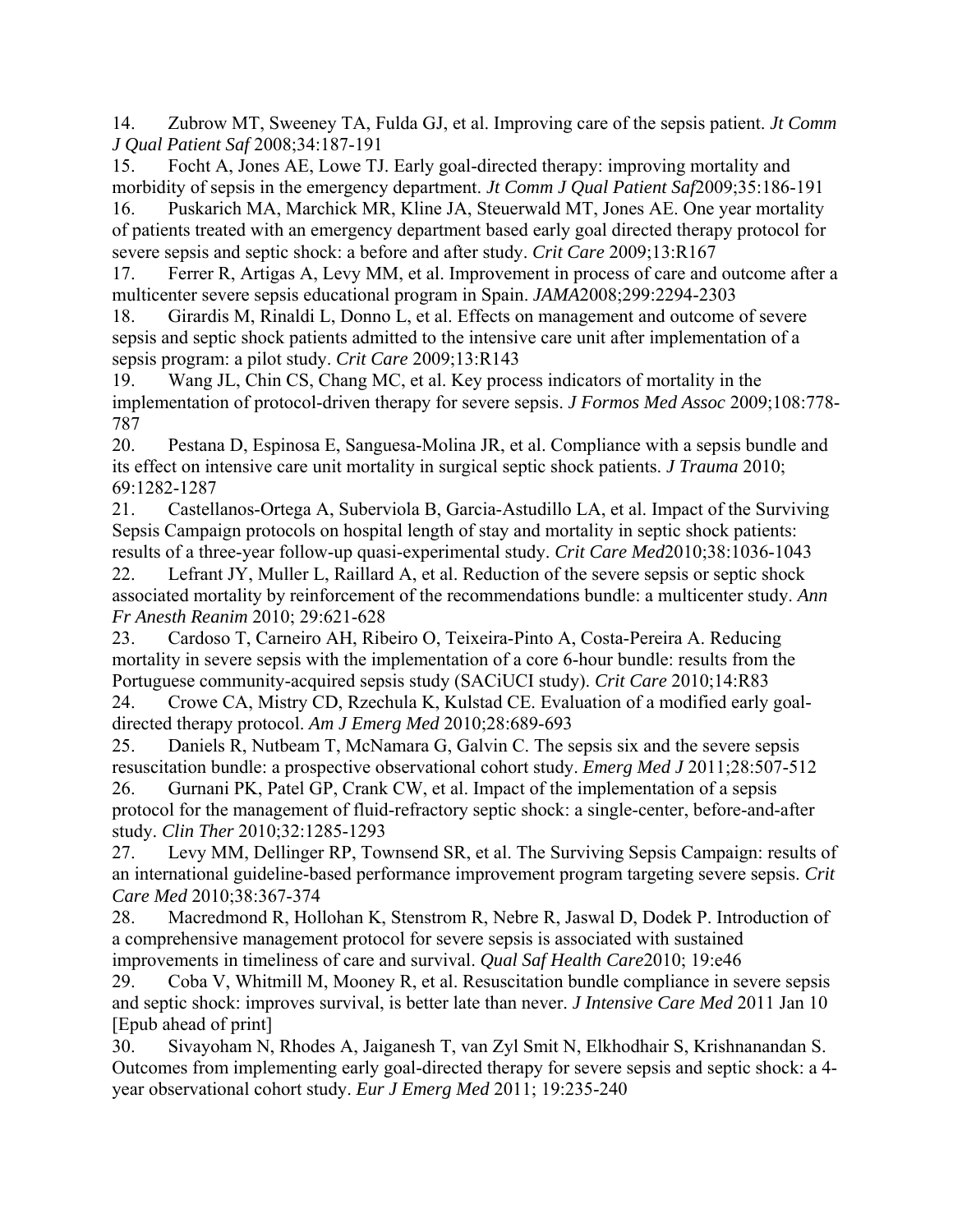31. Castellanos-Ortega A, Suberviola B, Garcia-Astudillo LA, Ortiz F, Llorca J, Delgado-Rodriguez M. Late compliance with the sepsis resuscitation bundle: impact on mortality. *Shock* 2011;36:542-547

32. Schramm GE, Kashyap R, Mullon JJ, Gajic O, Afessa B. Septic shock: a multidisciplinary response team and weekly feedback to clinicians improve the process of care and mortality. *Crit Care Med* 2011;39:252-258

33. Nguyen HB, Kuan WS, Batech M, et al. Outcome effectiveness of the severe sepsis resuscitation bundle with addition of lactate clearance as a bundle item: a multi-national evaluation. *Crit Care* 2011;15:R229

34. Shiramizo SC, Marra AR, Durao MS, Paes AT, Edmond MB, Pavao dos Santos OF. Decreasing mortality in severe sepsis and septic shock patients by implementing a sepsis bundle in a hospital setting. *PLoS One* 2011;6:e26790

35. Tromp M, Tjan DH, van Zanten AR, et al. The effects of implementation of the Surviving Sepsis Campaign in the Netherlands. *Neth J Med* 2011;69:292-298

36. Cannon CM, Holthaus CV, Zubrow MT, et al. The GENESIS Project (GENeralized Early Sepsis Intervention Strategies): A Multicenter Quality Improvement Collaborative. *J Intensive Care Med* (published ahead of print 8/21/2012)

37. Kang MJ, Shin TG, Jo IJ, et al. Factors influencing compliance with early resuscitation bundle in the management of severe sepsis and septic shock. *Shock*2012; 38:474-479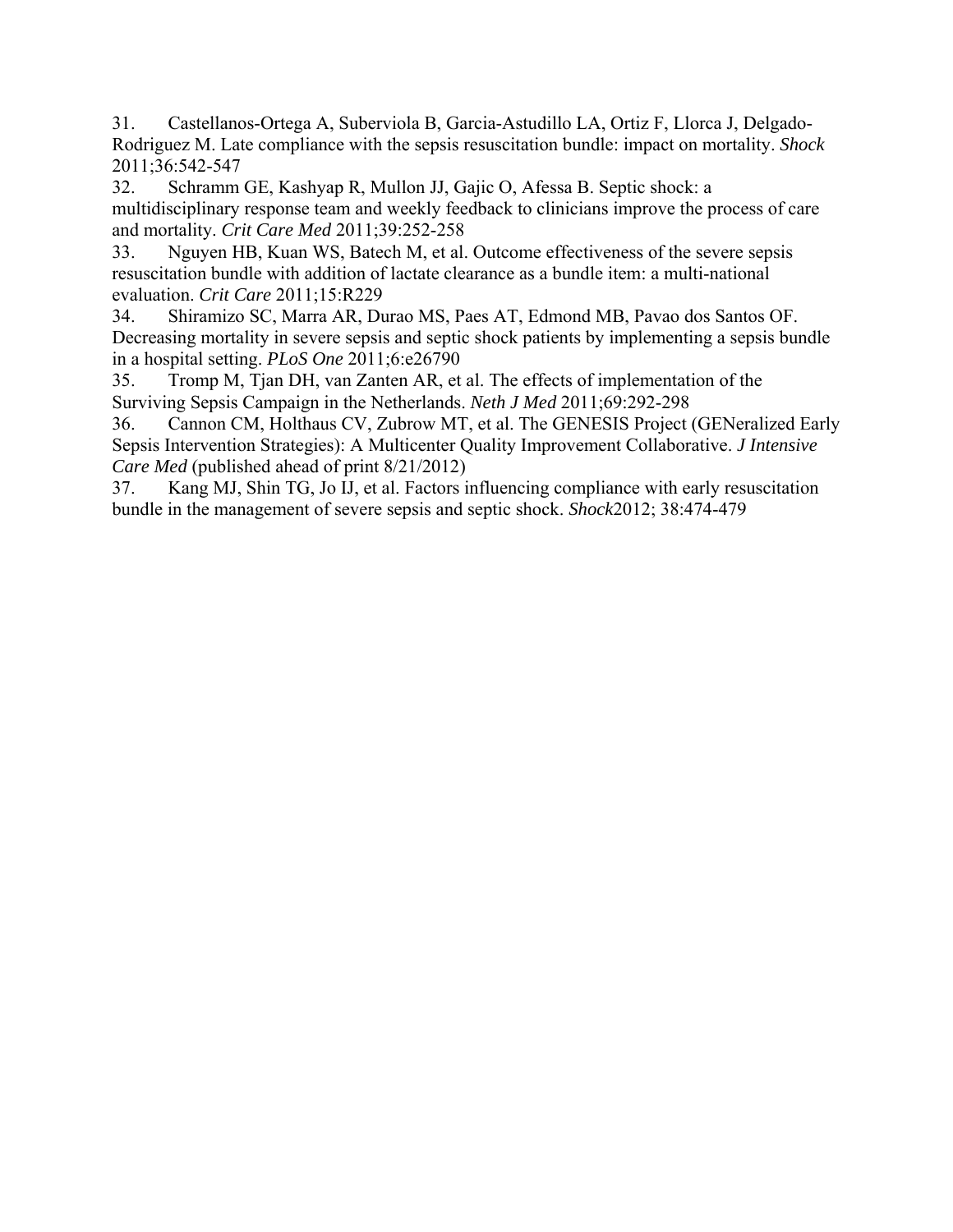**Combined topical digestive tract antibiotics (includes chlorhexidine) versus no prophylaxis for mechanical ventilation > 48 hours** 

**Patients:** Adults intubated >48 hours

**Settings:** Intensive care unit

**Intervention:** Topical digestive tract antimicrobials, including chlorhexidine

**Comparison:** No prophylaxis

**Sources:** Analysis performed by M. Nunnally and S. Opal for Surviving Sepsis Campaign, using following publications: Liberati A. Cochrane Database of Systematic Reviews 2010 Issue 9; de Smet AMGA. *N Engl J Med* 2009;360(1):20-31; Chan E. *BMJ* 2007;334:889-900; Bellisimo-Rodrigues F. *Infect Control Hosp Epidemiol* 2009;30(10):952-958; Cabov T. *Wien Klin Wochenschr* 2010;122:397-404; Panchabhai TS. *Chest* 2009;135:1150-1156; Scannapieco FA. *Crit Care* 2009;13(4):R117;Tantipong H. *Infect Control Hosp Epidemiol* 2008;29(2):131-136.

| <b>Outcomes</b>                                                                  | <b>Illustrative</b><br>comparative risks<br>$(95\% \text{ CI})$ |                                                | <b>Relative No of</b><br>effect<br>(95% | participants evidence<br>(studies)       | <b>Quality of</b><br>(GRADE)                                                                        | <b>Comments</b> |
|----------------------------------------------------------------------------------|-----------------------------------------------------------------|------------------------------------------------|-----------------------------------------|------------------------------------------|-----------------------------------------------------------------------------------------------------|-----------------|
|                                                                                  | risk                                                            | Assumed Corresponding CI<br>risk               |                                         |                                          |                                                                                                     |                 |
|                                                                                  |                                                                 | <b>Control Topical</b><br>antimicrobials       |                                         |                                          |                                                                                                     |                 |
| <b>Overall mortality, all</b><br>studies                                         | <b>269 per</b><br>1000                                          | 266 per 1000<br>$(250 \text{ to } 285)$        | <b>RR 0.998530</b><br>1.06)             | $(0.93 \text{ to } (25 \text{ studies})$ | $\oplus \oplus \oplus \ominus$<br>moderate $1,2,3$                                                  |                 |
| <b>Overall mortality</b><br>-chlorhexidinevs no<br>prophylaxis                   | <b>178 per</b><br>1000                                          | 188 per 1000<br>$(164 \text{ to } 215)$        | RR 1.06 2853<br>1.21)                   | $(0.92 \text{ to } (11 \text{ studies})$ | $\oplus \oplus \oplus \ominus$<br>$\mathbf{moderate}^{\mathbb{Z},3,4}$                              |                 |
| <b>Overall mortality</b><br>-topical antibiotics vs no<br>prophylaxis            | <b>313 per</b><br>1000                                          | 303 per 1000<br>$(281 \text{ to } 328)$        | <b>RR 0.975677</b><br>1.05)             |                                          | $\oplus \oplus \oplus \ominus$<br>$(0.9 \text{ to } (14 \text{ studies}) \text{ moderate}^{2,3,5})$ |                 |
| <b>Respiratory tract</b><br>infection, all studies                               | 1000                                                            | 221 per 124 per 1000<br>$(99 \text{ to } 152)$ | <b>RR 0.564588</b><br>(0.69)            | $(0.45 \text{ to } (23 \text{ studies})$ | $\oplus \oplus \oplus \ominus$<br>$moderate^{2,6}$                                                  |                 |
| <b>Respiratory tract</b><br>infection-chlorhexidinevs 1000<br>no prophylaxis     | <b>156 per</b>                                                  | 100 per 1000<br>$(80 \text{ to } 127)$         | <b>RR 0.642853</b><br>0.81)             | $(0.51 \text{ to } (11 \text{ studies})$ | $\oplus \oplus \oplus \ominus$<br>moderate $2,7$                                                    |                 |
| <b>Respiratory tract</b><br>infection-topical<br>antibiotic vs no<br>prophylaxis | 321 per<br>1000                                                 | 154 per 1000<br>$(106 \text{ to } 218)$        | <b>RR 0.48 1735</b><br>(0.68)           | $(0.33 \text{ to } (12 \text{ studies})$ | ⊕⊕⊕⊝<br>$moderate^{2,8}$                                                                            |                 |

**CI =** confidence interval, **RR =** risk ratio.

The **assumed risk** is the control group risk across studies. The **corresponding risk** (and its 95% CI) is based on the assumed risk in the comparison group and the **relative effect** of the intervention (and its 95% CI).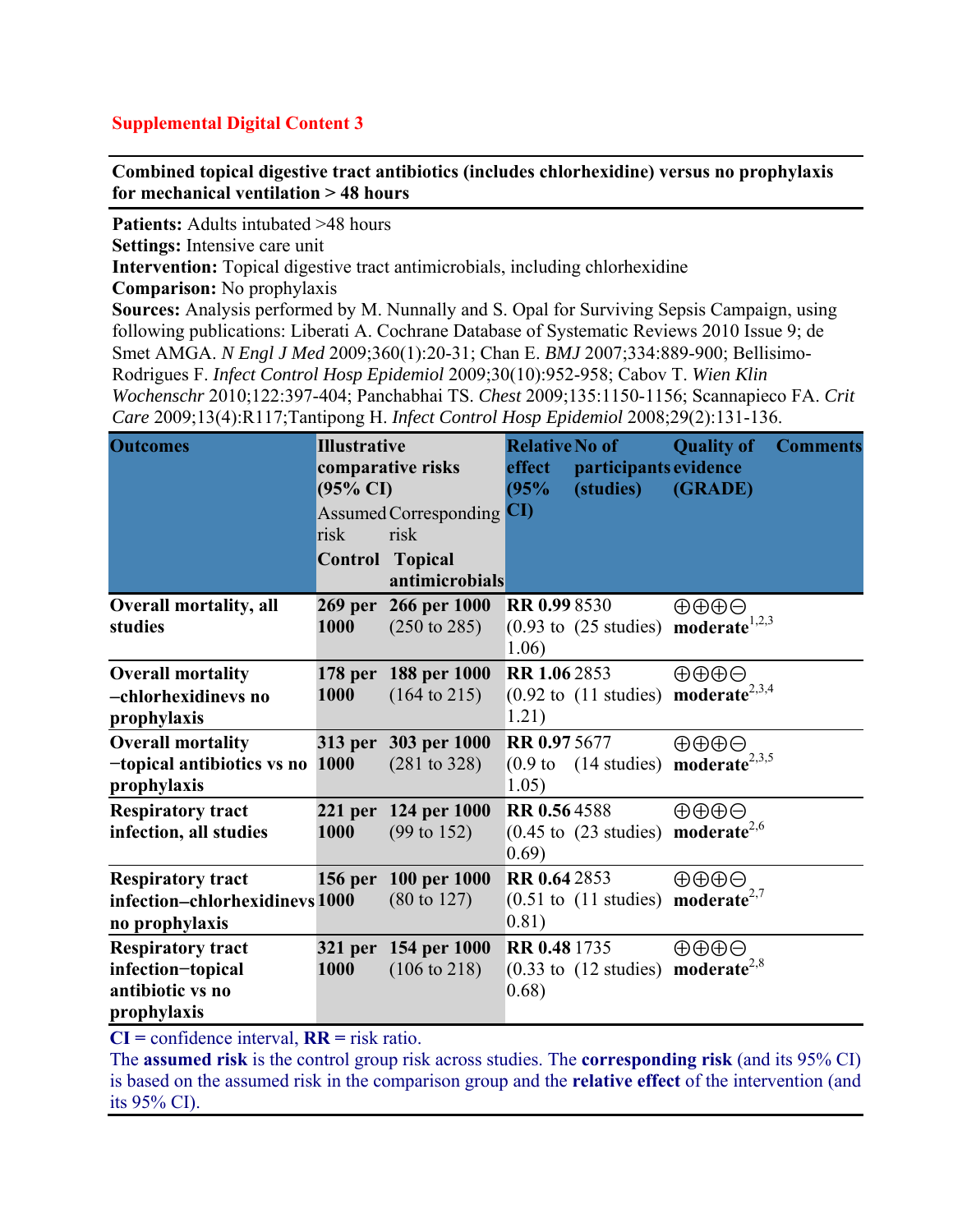$1^2 = 0\%$ ; test for subgroup differences,  $I^2 = 15\%$ .

<sup>2</sup> Patient population includes all critically ill patients, not just septic patients.

<sup>3</sup> Several studies suggest harm, but we did not lower the quality of evidence for imprecision.

 $^{4}I^{2} = 11\% (P = 0.34).$ 

 ${}^{5}I^{2} = 0\%$ .

 ${}^{6}I^{2} = 52\%$  (*P* = 0.002). Test for subgroup differences  $I^{2} = 46.6\%$  (*P* = 0.17). We did not lower for heterogeneity, because the issue is only the degree of benefit.

 $T^2 = 20\%$  (*P* = 0.26).

 ${}^{8}I^{2}=68\%$  ( $P=0.0003$ ). We did not lower for heterogeneity, because the issue is only the degree of benefit.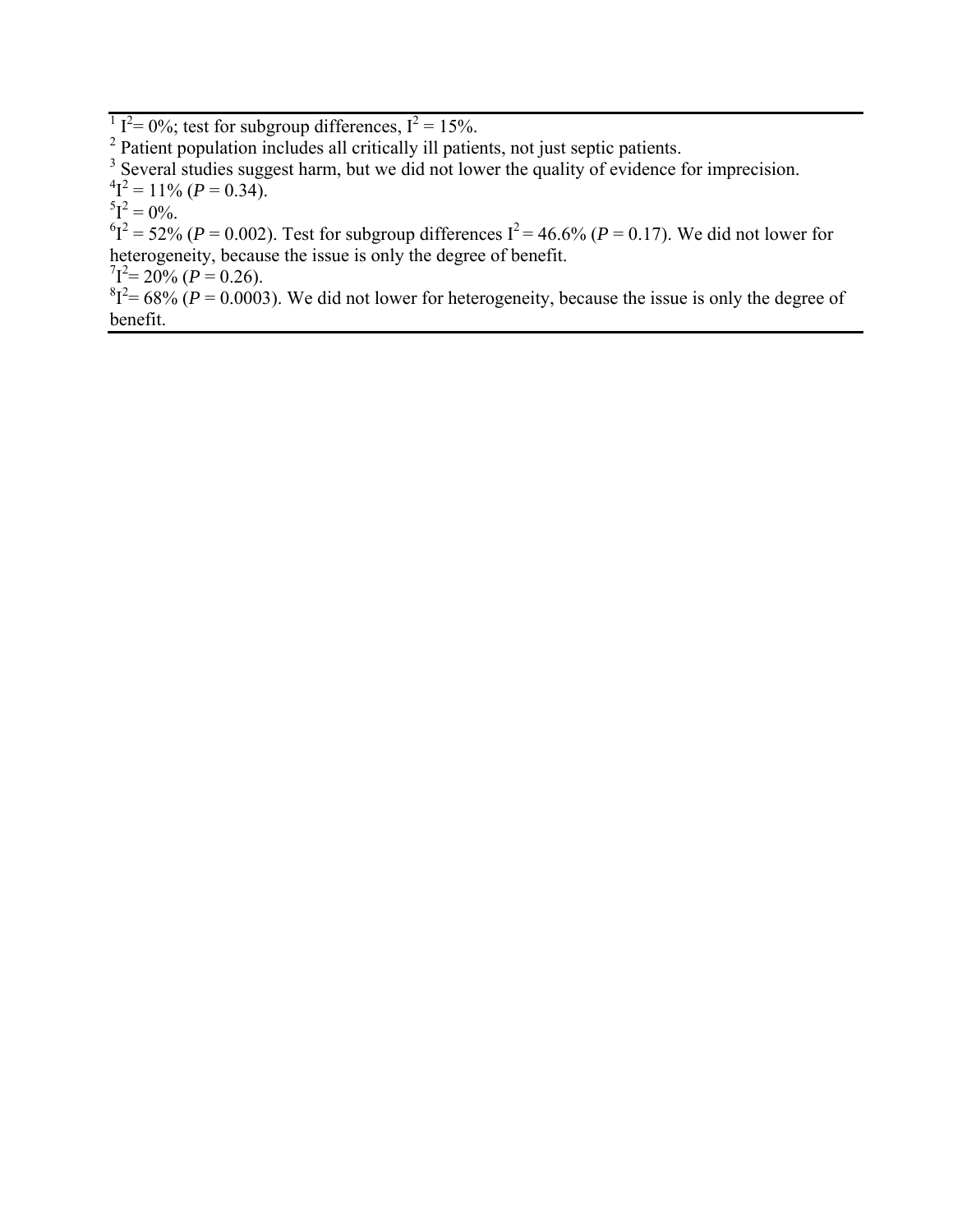**Low-dose long-term glucocorticosteroids for severe sepsis and septic shock** 

**Patient or population:** Patients with severe sepsis and septic shock

**Settings:** Intensive care unit

**Intervention:** Low-dose long-term glucocorticosteroids

**Comparison:** No corticosteroid

**Source:** Analysis performed by H. Gerlach for the Surviving Sepsis Campaign, using following publication: Patel GP. *Am J Respir Crit Care Med* 2012;185:133-139

| <b>Outcomes</b>                                                                           | <b>Illustrative</b><br>$(95\% \text{ CI})$<br>risk | comparative risks<br>Assumed Corresponding<br>risk<br><b>Placebo Low-dose</b><br>long-term<br>glucocortico-<br>steroids | <b>Relative</b><br>effect<br>$(95\% \text{ CI})$ (studies) | No of<br><b>Participants</b> | evidence<br>(GRADE)                                     | <b>Quality of Comments</b> |
|-------------------------------------------------------------------------------------------|----------------------------------------------------|-------------------------------------------------------------------------------------------------------------------------|------------------------------------------------------------|------------------------------|---------------------------------------------------------|----------------------------|
| <b>Mortality</b><br>Follow-up: mean 28<br>days                                            | 432 per<br>1000                                    | 394 per 1000<br>$(329 \text{ to } 467)$                                                                                 | <b>RR 0.91</b><br>$(0.76)$ to<br>1.08)                     | 968<br>$(6 \text{ studies})$ | $\oplus \oplus \ominus \ominus$<br>$low^{1,2}$          |                            |
| <b>Mortality in higher</b><br>baseline mortality<br>studies<br>Follow-up: mean 28<br>days | <b>612 per</b><br>1000                             | 471 per 1000<br>$(343 \text{ to } 642)$                                                                                 | <b>RR 0.77</b><br>$(0.56)$ to<br>1.05)                     | 381<br>(3 studies)           | $\oplus \oplus \oplus \ominus$<br>moderate $3,4$        |                            |
| <b>Mortality in lower</b><br>baseline mortality<br>studies<br>Follow-up: mean 28<br>days  | 1000                                               | 317 per 336 per 1000<br>$(270 \text{ to } 425)$                                                                         | <b>RR 1.06</b><br>$(0.85)$ to<br>1.34)                     | 587<br>(3 studies)           | $\oplus \oplus \oplus \ominus$<br>moderate <sup>5</sup> |                            |

**CI =** confidence interval, **RR =** risk ratio.

The **assumed risk** is the control group risk across studies. The **corresponding risk** (and its 95% CI) is based on the assumed risk in the comparison group and the **relative effect** of the intervention (and its 95% CI).

<sup>1</sup> Some suggestion of heterogeneity between three studies with higher baseline mortality and three with lower.

 $2^2$  Results are not statistically significant and include large benefit and small harm.

 $3 I<sup>2</sup> = 31\%$ , but concerns size of benefit and not direction.

4 Imprecision. With the use of fixed effect model RR 0.82 (0.69−0.99).

<sup>5</sup> Imprecision as confidence intervals include harm.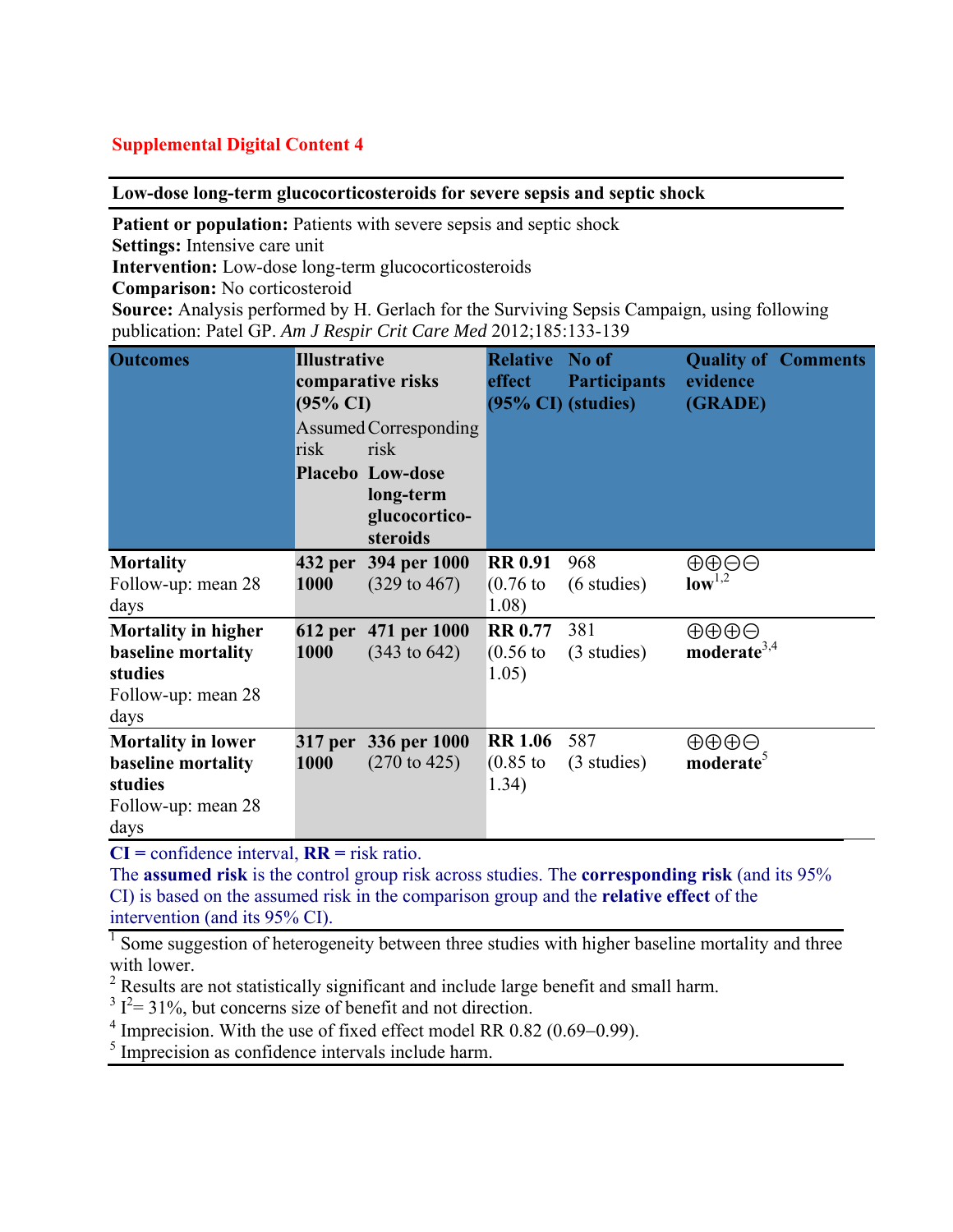## **Neuromuscular blocking agents (NMBA) compared to placebo in patients with acute respiratory distress syndrome (ARDS)**

**Patient or population**: Patients with ARDS **Settings**: Intensive care unit (ICU)

**Intervention**: NMBA

**Comparison**: Placebo

**Sources:** Analysis performed by W. Alhazzani and J. Sevransky for the Surviving Sepsis Campaign, using following publications: Papazian L*. N Engl J Med* 2010;363:1107-1116; Gainnier M. *Crit Care Med* 2004;32:113-119; Forel JM. *Crit Care Med* 2006;34:2749-2757.

| <b>Outcomes</b>                                   | <b>Illustrative comparative</b><br>risks $(95\% \text{ CI})$<br>Assumed Corresponding risk<br>risk |                                                                                                                          | <b>Relative No of</b><br>effect<br>(95%<br>$\overline{\text{CD}}$ | <b>Participants</b><br>(studies) | <b>Quality of</b><br>evidence<br>(GRADE)         | <b>Comments</b> |
|---------------------------------------------------|----------------------------------------------------------------------------------------------------|--------------------------------------------------------------------------------------------------------------------------|-------------------------------------------------------------------|----------------------------------|--------------------------------------------------|-----------------|
|                                                   | <b>Placebo</b>                                                                                     | <b>NMBA</b>                                                                                                              |                                                                   |                                  |                                                  |                 |
| <b>Mortality at</b>                               | <b>Study population</b>                                                                            |                                                                                                                          | <b>RR 0.66 431</b>                                                |                                  | ⊕⊕⊕⊝                                             |                 |
| 28 days                                           | <b>389 per</b><br>1000                                                                             | 257 per 1000<br>$(195 \text{ to } 339)$                                                                                  | $(0.50)$ to<br>0.87)                                              | (3 studies)                      | $moderate^{1,2}$                                 |                 |
| <b>Mortality in</b><br><b>ICU</b>                 | 447 per<br>1000                                                                                    | 313 per 1000<br>$(246 \text{ to } 398)$                                                                                  | RR 0.70 431<br>$(0.55)$ to<br>0.89)                               | (3 studies)                      | $\oplus \oplus \oplus \ominus$<br>moderate $1,2$ |                 |
| Ventilator-<br>free days<br>Follow-up: 28<br>days |                                                                                                    | The mean<br>ventilator-free days<br>in intervention<br>groups was<br>1.91 higher<br>$(0.28 \text{ to } 3.55)$<br>higher) |                                                                   | 431<br>(3 studies)               | ⊕⊕⊕⊕<br>high <sup>3</sup>                        |                 |
| <b>ICU-acquired</b> 298 per<br>weakness           | 1000                                                                                               | 322 per 1000<br>$(247 \text{ to } 420)$                                                                                  | <b>RR 1.08 431</b><br>$(0.83)$ to<br>1.41)                        | (3 studies)                      | $\bigoplus_{\textbf{low}^{1,2,4}}\bigoplus$      |                 |
| <b>Barotrauma</b>                                 | 96 per<br>1000                                                                                     | 41 per 1000<br>$(19 \text{ to } 87)$                                                                                     | RR 0.43 431<br>$(0.20)$ to<br>0.90)                               | (3 studies)                      | ⊕⊕⊕⊝<br>$moderate^{1,2}$                         |                 |

**CI =** confidence interval, **RR =** risk ratio.

The **assumed risk** is the control group risk across studies. The **corresponding risk** (and its 95% CI) is based on the assumed risk in the comparison group and the **relative effect** of the intervention (and its 95% CI).

<sup>1</sup> Two trials lacked appropriate blinding.

<sup>2</sup> Due to small number of available trials, we could not assess for publication bias.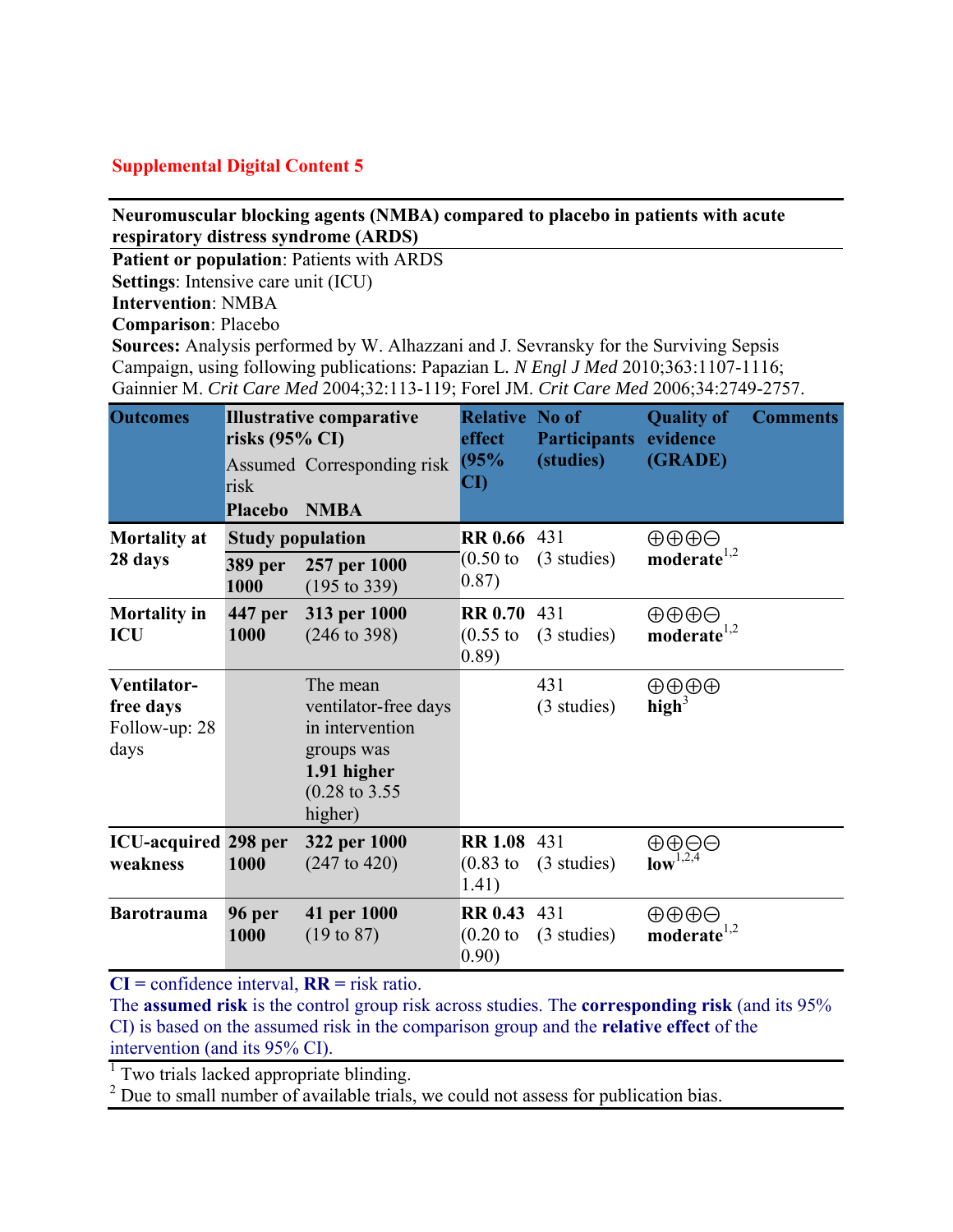Ventilator-free days correlate with survival.<br>
<sup>4</sup> Wide confidence interval crossing equivalence and including significant harm.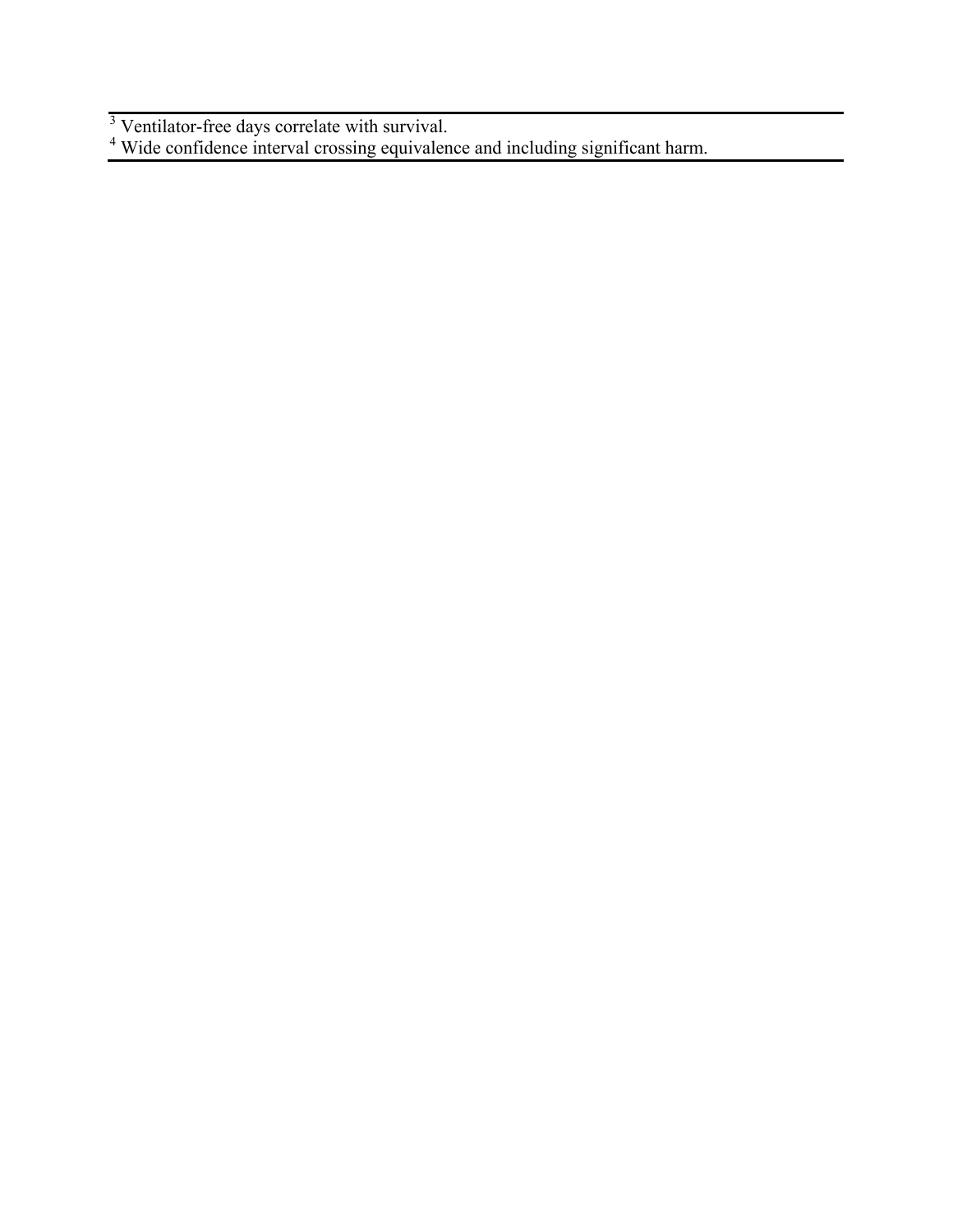Mortality in Clinical Trials of Intensive Insulin Therapy by High or Moderate Glucose Level Control Groups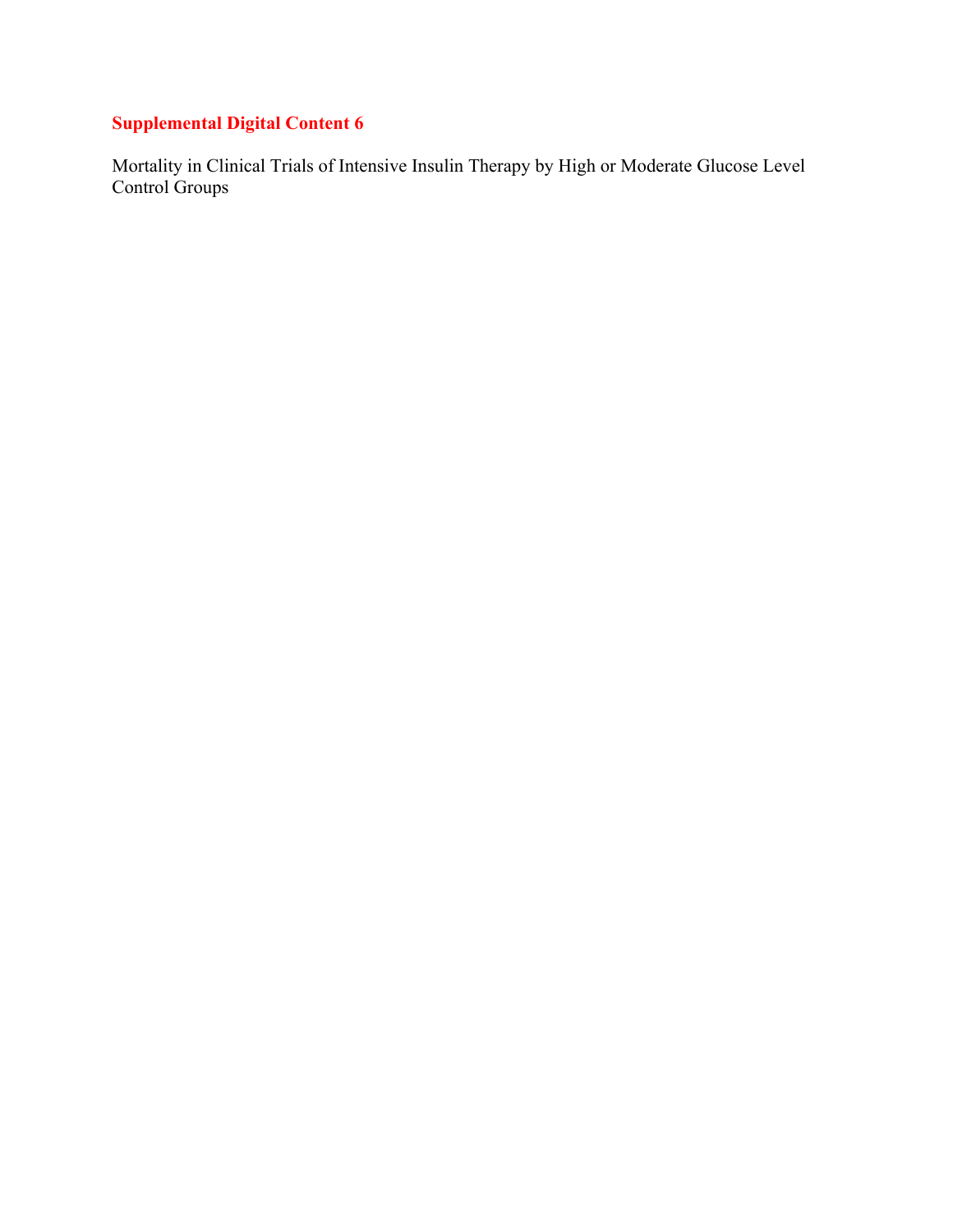|                                                                                                            | More intensive |      | Less intensive      |      |             | <b>Odds Ratio</b>                | <b>Odds Ratio</b>                           |
|------------------------------------------------------------------------------------------------------------|----------------|------|---------------------|------|-------------|----------------------------------|---------------------------------------------|
| <b>Study or Subgroup</b>                                                                                   | Events         |      | <b>Total Events</b> |      |             | Total Weight M-H, Random, 95% CI | M-H, Random, 95% CI                         |
| 1.1.1 Intensive versus High                                                                                |                |      |                     |      |             |                                  |                                             |
| Arabi 2008 [I/H]                                                                                           | 33             | 266  | 44                  | 257  | 5.0%        | 0.69 [0.42, 1.12]                |                                             |
| Bilotta 2008 [I/H]]                                                                                        | 5              | 48   | 6                   | 49   | 0.9%        | 0.83 [0.24, 2.94]                |                                             |
| Bland 2005 [I/H]                                                                                           | 1              | 5    | 2                   | 5    | 0.2%        | $0.38$ [0.02, 6.35]              |                                             |
| Brunkhorst 2008 [I/H]                                                                                      | 61             | 247  | 75                  | 289  | 7.1%        | $0.94$ [0.63, 1.38]              |                                             |
| Bruno 2008 [I/H]                                                                                           | $\overline{2}$ | 31   | 0                   | 15   | 0.1%        | 2.63 [0.12, 58.20]               |                                             |
| De La Rosa 2008 [I/H]                                                                                      | 93             | 254  | 81                  | 250  | 7.8%        | 1.21 [0.83, 1.74]                |                                             |
| lapichino 2008 [I/H]                                                                                       | 13             | 36   | 11                  | 36   | 1.4%        | 1.28 [0.48, 3.43]                |                                             |
| Mitchell 2006 [I/H]                                                                                        | 0              | 35   | 0                   | 35   |             | Not estimable                    |                                             |
| Van den Berghe 2001 [I/H]                                                                                  | 35             | 765  | 63                  | 783  | 6.2%        | $0.55$ [0.36, 0.84]              |                                             |
| Van den Berghe 2006 [I/H]                                                                                  | 178            | 595  | 182                 | 605  | 13.4%       | 0.99 [0.78, 1.27]                |                                             |
| Subtotal (95% CI)                                                                                          |                | 2282 |                     | 2324 | 42.2%       | $0.89$ [0.73, 1.09]              |                                             |
| <b>Total events</b>                                                                                        | 421            |      | 464                 |      |             |                                  |                                             |
| Heterogeneity: Tau <sup>2</sup> = 0.02; Chi <sup>2</sup> = 10.79, df = 8 (P = 0.21); l <sup>2</sup> = 26%  |                |      |                     |      |             |                                  |                                             |
| Test for overall effect: $Z = 1.11$ (P = 0.27)                                                             |                |      |                     |      |             |                                  |                                             |
|                                                                                                            |                |      |                     |      |             |                                  |                                             |
| 1.1.2 Intensive versus Moderate                                                                            |                |      |                     |      |             |                                  |                                             |
| COIITSS 2010 [I/M]                                                                                         | 117            | 255  | 109                 | 254  | 8.5%        | 1.13 [0.79, 1.60]                |                                             |
| McMullin 2007 [I/M]                                                                                        | 2              | 11   | 4                   | 9    | 0.3%        | $0.28$ [0.04, 2.09]              |                                             |
| Nice-Sugar [I/M]                                                                                           | 829            | 3010 | 751                 | 3012 | 24.7%       | 1.14 [1.02, 1.28]                |                                             |
| Oksanen 2007 [I/M]                                                                                         | 13             | 39   | 18                  | 51   | 1.7%        | 0.92 [0.38, 2.21]                |                                             |
| Preiser 2009 [I/M]                                                                                         | 92             | 536  | 83                  | 542  | 9.4%        | 1.15 [0.83, 1.58]                |                                             |
| Subtotal (95% CI)                                                                                          |                | 3851 |                     | 3868 | 44.7%       | 1.14 [1.02, 1.26]                |                                             |
| Total events                                                                                               | 1053           |      | 965                 |      |             |                                  |                                             |
| Heterogeneity: Tau <sup>2</sup> = 0.00; Chi <sup>2</sup> = 2.12, df = 4 (P = 0.71); $P = 0\%$              |                |      |                     |      |             |                                  |                                             |
| Test for overall effect: $Z = 2.43$ (P = 0.02)                                                             |                |      |                     |      |             |                                  |                                             |
|                                                                                                            |                |      |                     |      |             |                                  |                                             |
| 1.1.3 Moderate versus High                                                                                 |                |      |                     |      |             |                                  |                                             |
| Farah 2007 [M/H]]                                                                                          | 24             | 41   | 22                  | 48   | 1.9%        | 1.67 [0.72, 3.87]                |                                             |
| Gray 2007 [M/H]]                                                                                           | 139            | 464  | 128                 | 469  | 11.3%       | 1.14 [0.86, 1.51]                |                                             |
| Subtotal (95% CI)                                                                                          |                | 505  |                     | 517  | 13.2%       | 1.18 [0.91, 1.55]                |                                             |
| <b>Total events</b>                                                                                        | 163            |      | 150                 |      |             |                                  |                                             |
| Heterogeneity: Tau <sup>2</sup> = 0.00; Chi <sup>2</sup> = 0.71, df = 1 (P = 0.40); $P = 0%$               |                |      |                     |      |             |                                  |                                             |
| Test for overall effect: $Z = 1.23$ (P = 0.22)                                                             |                |      |                     |      |             |                                  |                                             |
|                                                                                                            |                |      |                     |      |             |                                  |                                             |
| Total (95% CI)                                                                                             |                | 6638 |                     |      | 6709 100.0% | 1.03 [0.91, 1.16]                |                                             |
| Total events                                                                                               | 1637           |      | 1579                |      |             |                                  |                                             |
| Heterogeneity: Tau <sup>2</sup> = 0.01; Chi <sup>2</sup> = 19.69, df = 15 (P = 0.18); l <sup>2</sup> = 24% |                |      |                     |      |             |                                  | 0.5<br>0.2<br>ż                             |
| Test for overall effect: $Z = 0.48$ (P = 0.63)                                                             |                |      |                     |      |             |                                  | 0.1<br>Favours experimental Favours control |

Figure 1 - Mortality in clinical trials of intensive insulin therapy by high or moderate control groups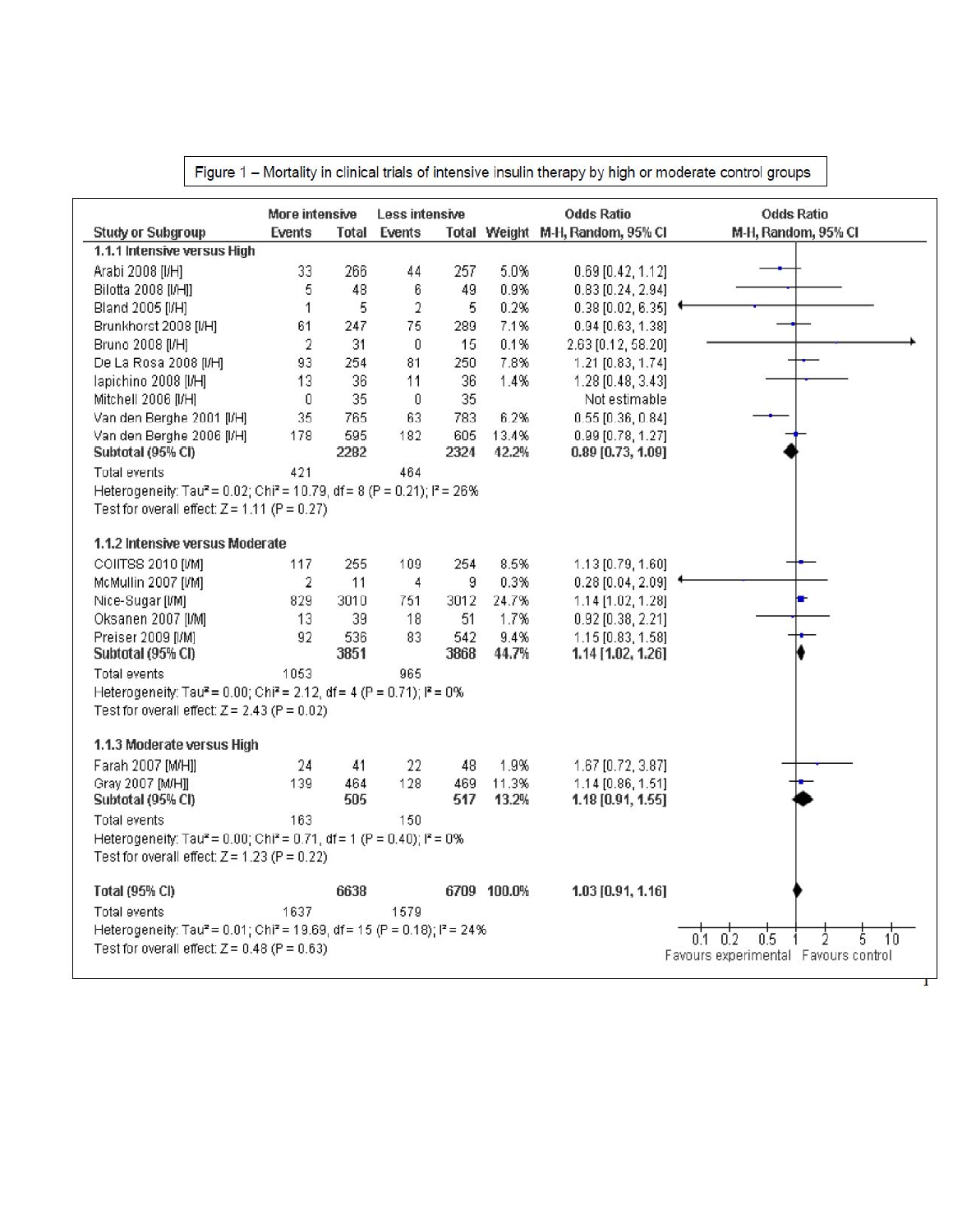**Histamine-2 receptor antagonists (H2RA) compared to placebo or no treatment for prevention of gastrointestinal (GI) bleeding** 

**Patient or population:** Critically ill patients **Settings:** Intensive care units **Intervention:** H2RA **Comparison:** Placebo or no treatment

**Sources:** Prepared by W. Alhazzaniand C. Sprungfor the Surviving Sepsis Campaign using the following studies: Marik PE. *Crit Care Med* 2010;38:2222-2228; Leonard J. *Am J Gastroenterol* 2007;102:2047-2056.

| <b>Outcomes</b>                                                                                         | <b>Illustrative</b><br>comparative risks<br>$(95\% \text{ CI})$<br>Assumed Corresponding CI<br>risk<br>risk<br><b>Control H2RA</b> |                                                                                         | <b>Relative No of</b><br>effect<br>(95% | Participants evidence<br>(studies)       | <b>Quality of</b><br>(GRADE)                              | <b>Comments</b> |
|---------------------------------------------------------------------------------------------------------|------------------------------------------------------------------------------------------------------------------------------------|-----------------------------------------------------------------------------------------|-----------------------------------------|------------------------------------------|-----------------------------------------------------------|-----------------|
| <b>Clinically important GI</b><br>bleeding (CIB)                                                        | Low <sup>1</sup><br>5 per<br>1000<br>$\text{High}^1$                                                                               | 2 per 1000<br>$(1 \text{ to } 4)$                                                       | <b>OR 0.471836</b><br>0.76)             | $(0.29 \text{ to } (17 \text{ studies})$ | $\oplus \oplus \oplus \ominus$<br>moderate $2,3,4$        |                 |
| <b>Overall mortality</b>                                                                                | 50 per<br>1000<br>1000                                                                                                             | 24 per 1000<br>$(15 \text{ to } 38)$<br>164 per 168 per 1000<br>$(132 \text{ to } 211)$ | OR 1.03 1540<br>1.37)                   | $(0.78 \text{ to } (14 \text{ studies})$ | $\oplus \oplus \oplus \ominus$<br>moderate <sup>4,5</sup> |                 |
| <b>Nosocomial (hospital-</b><br>acquired) pneumonia                                                     | 1000                                                                                                                               | 114 per 165 per 1000<br>$(103 \text{ to } 252)$                                         | OR 1.531157<br>2.61)                    | $(0.89 \text{ to } (9 \text{ studies}))$ | $\oplus \oplus \oplus \ominus$<br>moderate <sup>4,6</sup> |                 |
| Clostridium difficile<br>infection (in studies<br>examining any<br>antisecretory therapy <sup>'</sup> ) | 50 per<br>1000                                                                                                                     | 93 per 1000<br>$(72 \text{ to } 120)$                                                   | OR 1.9518468<br>2.58)                   | $(1.48 \text{ to } (19 \text{ studies})$ | $\oplus$ $\ominus$ $\ominus$<br>very low                  |                 |

 $OR = odds ratio$ .  $CI = confidence interval$ .

<sup>1</sup> Frequency of clinically important GI bleeding varies: 1.5% (observational study; Cook, *NEnglJMed* 1994;330:377), 3.8% (group receiving sucralfate in Cook. *N Engl J Med* 1998,338:791). In the first study, patients without need for mechanical ventilation for more than 48hr and without coagulopathy (platelet count <50,000 or international normalized ratio >1.5 or activated partial thromboplastin time more than two times normal) had 0.1% risk of bleeding. Other authors list number of other potential risk factors of less-established significance, including burn, brain or multiple trauma, hypotension, renal or liver failure, steroid use, etc.

<sup>2</sup> All studies used randomization, most used blinding. Quality of evidence not lowered.

<sup>3</sup> Benefits not present in studies using enteral nutrition for all or most of the patients (OR for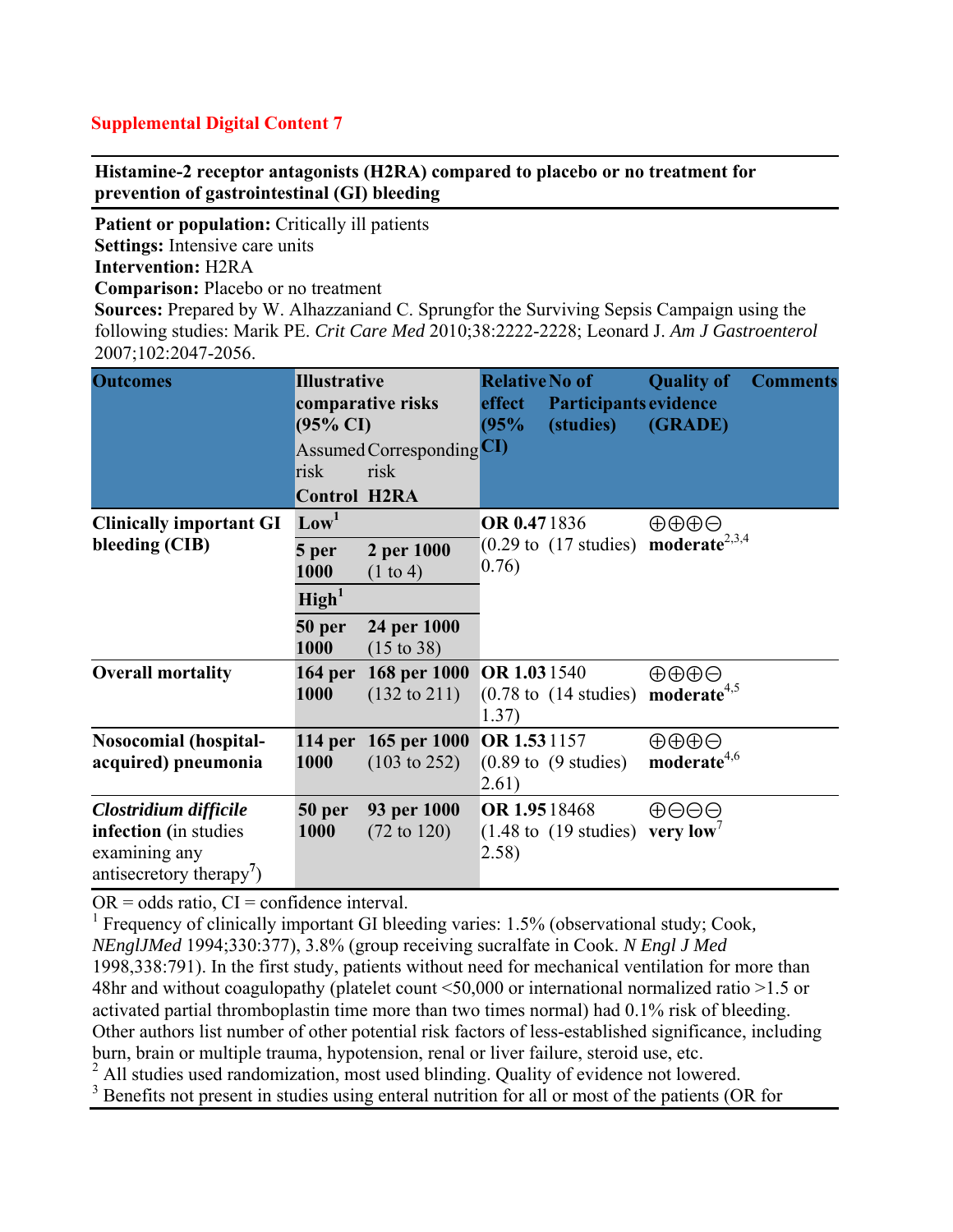mortality 1.89 [1.04−3.44, total of 65 events]); for pneumonia OR 2.81 (1.2−6.56, 41 events) and for CIB 1.26 (0.43−3.7, 28 events). We consider this an exploratory finding and, while lowering the quality of evidence, decided to provide one recommendation. We acknowledge the possibility of a different interpretation.

<sup>4</sup> Most studies are old and may be of limited applicability today. Quality of evidence not lowered.

<sup>5</sup> Overall no difference, possible harm in studies using enteral nutrition.

<sup>6</sup> Unable to exclude harm.

7 From Leonard J, et al. *Am J Gastroenterol* 2007;102: 2047. Observational studies with indirectness to critically ill patients. The association was numerically greater for proton pump inhibitor (OR 2.05 [1.47−2.85]) than for H2RA (OR 1.48 [1.06−2.06]) without statistically significant difference between those two classes of drugs  $(P=0.17)$ . We did not consider this outcome critical, but we acknowledge the possibility of a different interpretation.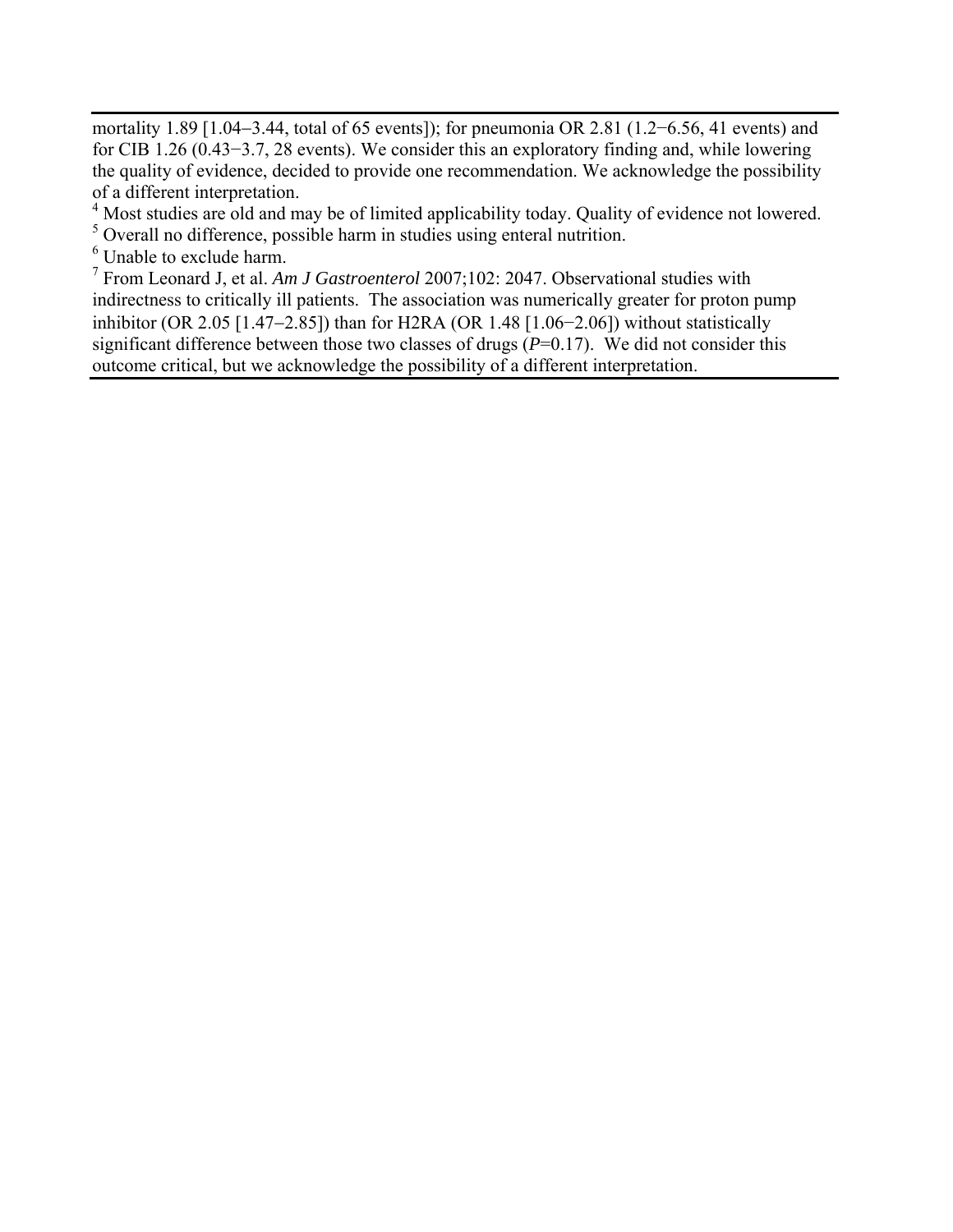**Proton pump inhibitors (PPI) compared to histamine-2 receptor antagonists (H2RA) for prevention of gastrointestinal (GI) bleeding** 

**Patient or population:** Critically ill patients **Settings:** Intensive care units **Intervention:** PPI **Comparison:** H2RA **Sources:** Prepared by W. Alhazzaniand C. Sprungfor the Surviving Sepsis Campaign using the

following studies: Alhazzani. *Pol Arch Med Wewn* 2012;122:107-114; Leonard J. *Am J Gastroenterol* 2007;102:2047-2056.

| <b>Outcomes</b>                                                                                         | risks $(95\% \text{ CI})$<br>risk<br>H <sub>2</sub> R <sub>A</sub> | <b>Illustrative comparative Relative No of</b><br><b>Assumed Corresponding</b><br>risk<br><b>PPI</b> | effect<br>(95%<br>$\mathbf{C}\mathbf{D}$        | <b>Participants</b><br>(studies) | <b>Quality of</b><br>evidence<br>(GRADE)              | <b>Comments</b> |
|---------------------------------------------------------------------------------------------------------|--------------------------------------------------------------------|------------------------------------------------------------------------------------------------------|-------------------------------------------------|----------------------------------|-------------------------------------------------------|-----------------|
| <b>Clinically</b>                                                                                       | Low                                                                |                                                                                                      | <b>RR</b>                                       | 1274                             | ⊕⊕⊝⊝                                                  |                 |
| important GI<br>bleeding                                                                                | 10 per<br>1000                                                     | 4 per 1000<br>$(2 \text{ to } 7)$                                                                    | 0.36<br>$(0.19)$ to                             | $(11$ studies)                   | $low^{2,3,4}$                                         |                 |
|                                                                                                         | <b>High</b>                                                        |                                                                                                      | $(0.67)^1$                                      |                                  |                                                       |                 |
|                                                                                                         | 50 per<br>1000                                                     | 18 per 1000<br>$(10 \text{ to } 34)$                                                                 |                                                 |                                  |                                                       |                 |
| <b>Overall mortality</b>                                                                                | $223$ per<br>1000                                                  | 223 per 1000<br>(181 to 275)                                                                         | <b>RR 1.00</b><br>$(0.81)$ to<br>1.23)          | 1007<br>(7 studies)              | $\oplus \oplus \oplus$<br>moderate <sup>5</sup>       |                 |
| <b>Nosocomial</b><br>pneumonia                                                                          | $105$ per<br>1000                                                  | 112 per 1000<br>$(77 \text{ to } 160)$                                                               | <b>RR 1.06</b><br>$(0.73)$ to<br>$1.52)^{6}$    | 1100<br>(8 studies)              | $\oplus \oplus \oplus$<br>moderate <sup>2,7</sup>     |                 |
| <b>Clostridium</b><br>difficile infection<br>(in studies)<br>examining any<br>antisecretory<br>therapy) | 50 per<br>1000                                                     | 93 per 1000<br>$(72 \text{ to } 120)$                                                                | OR 1.95 18,468<br>$(1.48 \text{ to }$<br>(2.58) | $(19 \text{ studies})$           | $\oplus$ $\ominus$ $\ominus$ <sup>8</sup><br>very low |                 |

 $CI =$  confidence interval,  $RR =$  relative risk,  $OR =$  odds ratio.

1 In two recent meta-analyses (Pongprasobchai*. J Med Assoc Thai* 2009;92:632; Lin. *Crit Care Med* 2010;38:1197): OR 0.42 (95% CI, 0.2–0.91) and risk difference (RD) -4% (95% CI, -9 to  $+1\%$ ).

 $2^2$  Only three studies were in low bias risk category. For the remainder, the bias risk was mostly due to unclear blinding and unclear concealment of randomization. This is less important for mortality (not downgraded for that outcome).

<sup>3</sup> High or unknown risk of bias studies (lower quality) provided larger estimate of PPI efficacy than studies of higher quality (RR 0.16 [0.07-0.39] versus 0.6 [0.27-1.35]).